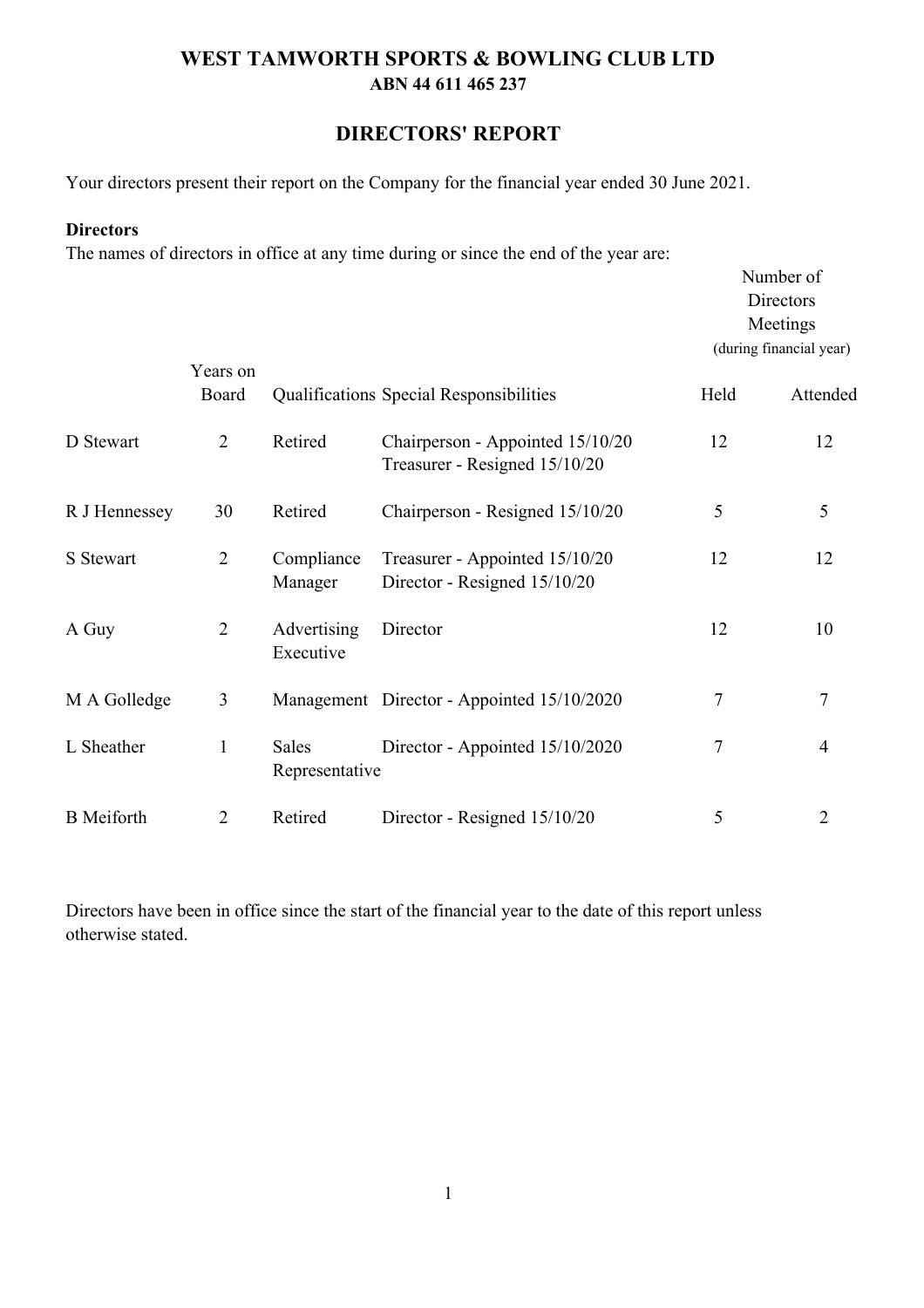# **ABN 44 611 465 237 WEST TAMWORTH SPORTS & BOWLING CLUB LTD**

# **DIRECTORS' REPORT (Cont)**

### **Company Secretary:**

Mr W Williams held the position of Company Secretary until the 21st August 2020. Mrs S Stewart was appointed Company Secretary on the 21st August 2020 and has held the position until the date of this report.

### **Principal Activities**

The principal activities of the company during the financial year were to provide facilities for the game of bowls and to provide facilities to members and their guests.

The entity's short-term objectives are to: - continue to maintain Clubhouse facilities and bowling greens for the enjoyment of members.

The long-term objectives are to:

- be sustainable by achieving profits from activities and maintaining and improving facilities.

To achieve these objectives, the entity has adopted the following strategies: - the entity strives to continue attracting members and their guests to support Club activities.

The entity is incorporated under the Corporations Act 2001 and is an entity limited by guarantee. If the entity is wound up, the constitution states that each member is required to contribute a maximum of \$2 each towards meeting any outstanding obligations of the entity. At 30 June 2021, the total amount that members of the company are liable to contribute if the company is wound up is \$674 (2020: \$698).

## **Auditor's Independence Declaration**

The lead reviewer's independence declaration for the year ended 30 June 2021 has been received and can be found on page 3 of the financial report.

Signed in accordance with a resolution of the Board of Directors:

 $\n *l*\n *l*\n *l*\n *l*\n *l*\n *l*\n *l*\n *l*\n *l*\n *l*\n *l*\n *l*\n *l*\n *l*\n *l*\n *l*\n *l*\n *l*\n *l*\n *l*\n *l*\n *l*\n *l*\n *l*\n$ 

Chairperson

Date:

13 October 2021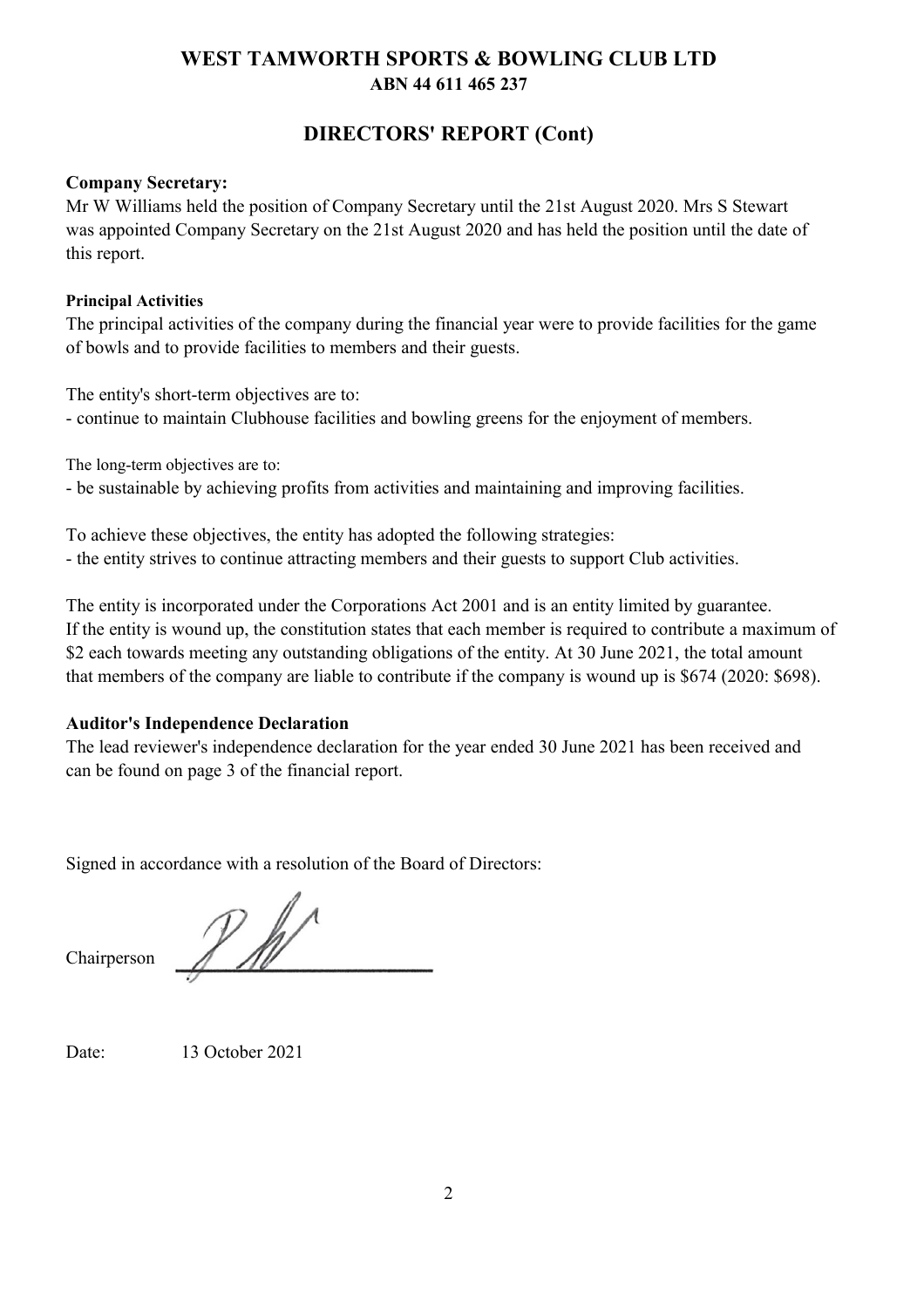### **ABN 44 611 465 237 WEST TAMWORTH SPORTS & BOWLING CLUB LTD**

## **AUDITORS' INDEPENDENCE DECLARATION UNDER S 307C OF THE CORPORATIONS ACT 2001 TO THE DIRECTORS OF WEST TAMWORTH SPORTS & BOWLING CLUB LTD**

In accordance with section 307C of the Corporations Act 2001, I am pleased to provide the following declaration of independence to the directors of West Tamworth Sports & Bowling Club Ltd. As the lead review partner for the review of the financial report of West Tamworth Sports & Bowling Club Ltd for the year ended 30 June 2021, I declare that, to the best of my knowledge and belief, there have been:

- i) no contraventions of the auditor independence requirements as set out in the *Corporations Act 2001* in relation to the review; and
- ii) no contraventions of any applicable code of professional conduct in relation to the review.

Name of Firm: Brosie Martin

Bosi Mastri.

Name of Partner: Brian Brosie - Registration 1472

Date: 13 October 2021

Address: 131 Marius Street TAMWORTH NSW 2340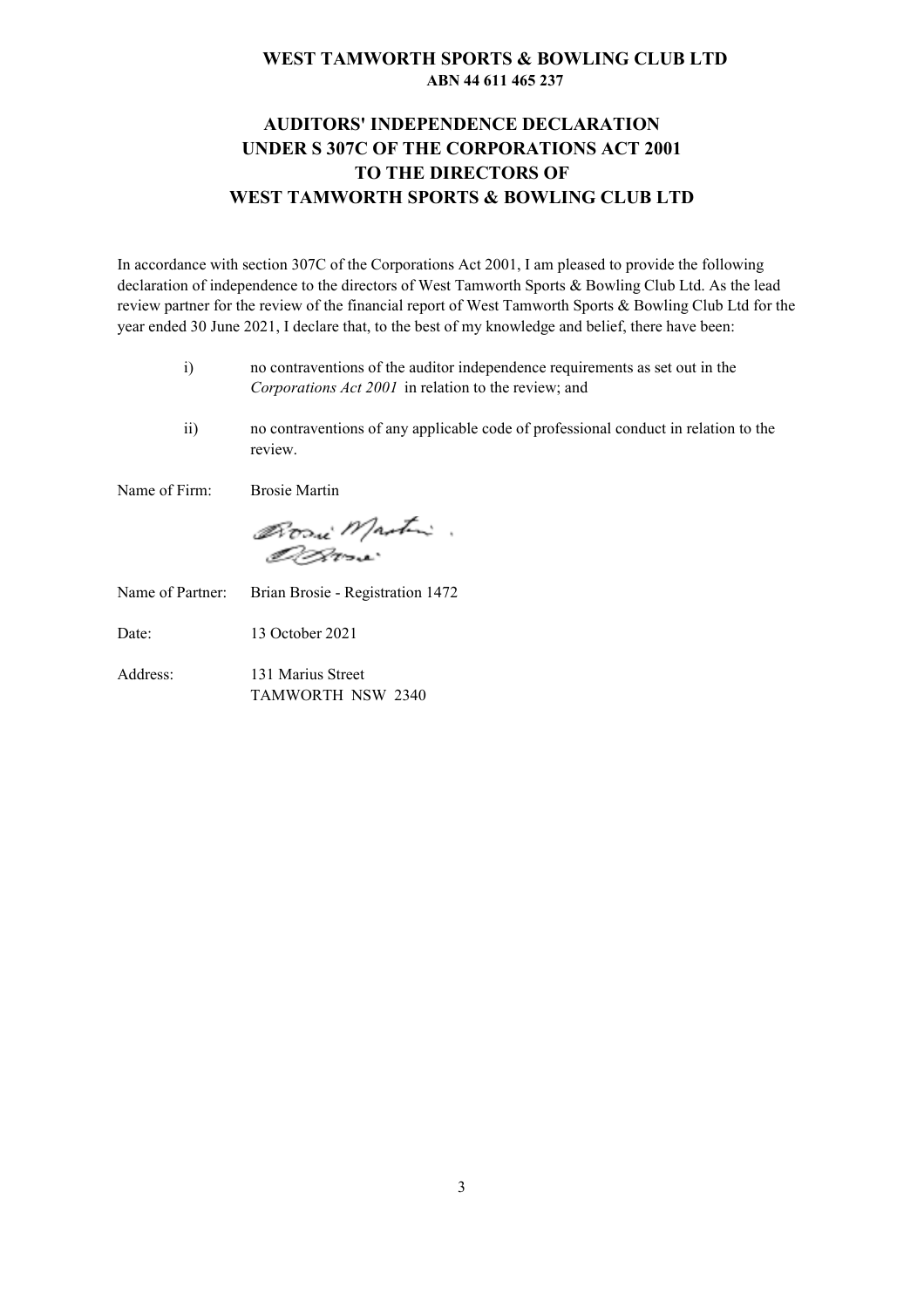# **STATEMENT OF PROFIT OR LOSS AND OTHER COMPREHENSIVE INCOME FOR THE YEAR ENDED 30 JUNE 2021**

|                                                                     | <b>Note</b>    | 2021       | 2020       |
|---------------------------------------------------------------------|----------------|------------|------------|
|                                                                     |                | \$         | \$         |
| Revenue                                                             | $\overline{2}$ | 787,387    | 629,501    |
| Cost of goods sold                                                  |                | (219, 368) | (174, 843) |
| Employee benefits expense                                           |                | (269, 164) | (275, 873) |
| Depreciation                                                        | 3              | (43, 614)  | (40, 842)  |
| Other expenses                                                      |                | (169,082)  | (203, 013) |
| Profit/(Loss) before income tax                                     |                | 86,159     | (65,070)   |
| Income tax expense                                                  |                |            |            |
| Profit/(Loss) for the year                                          |                | 86,159     | (65,070)   |
| Other comprehensive income for the year                             |                |            |            |
| Total comprehensive income for the year                             |                | 86,159     | (65,070)   |
| Total comprehensive income attributable<br>to members of the entity |                | 86,159     | (65,070)   |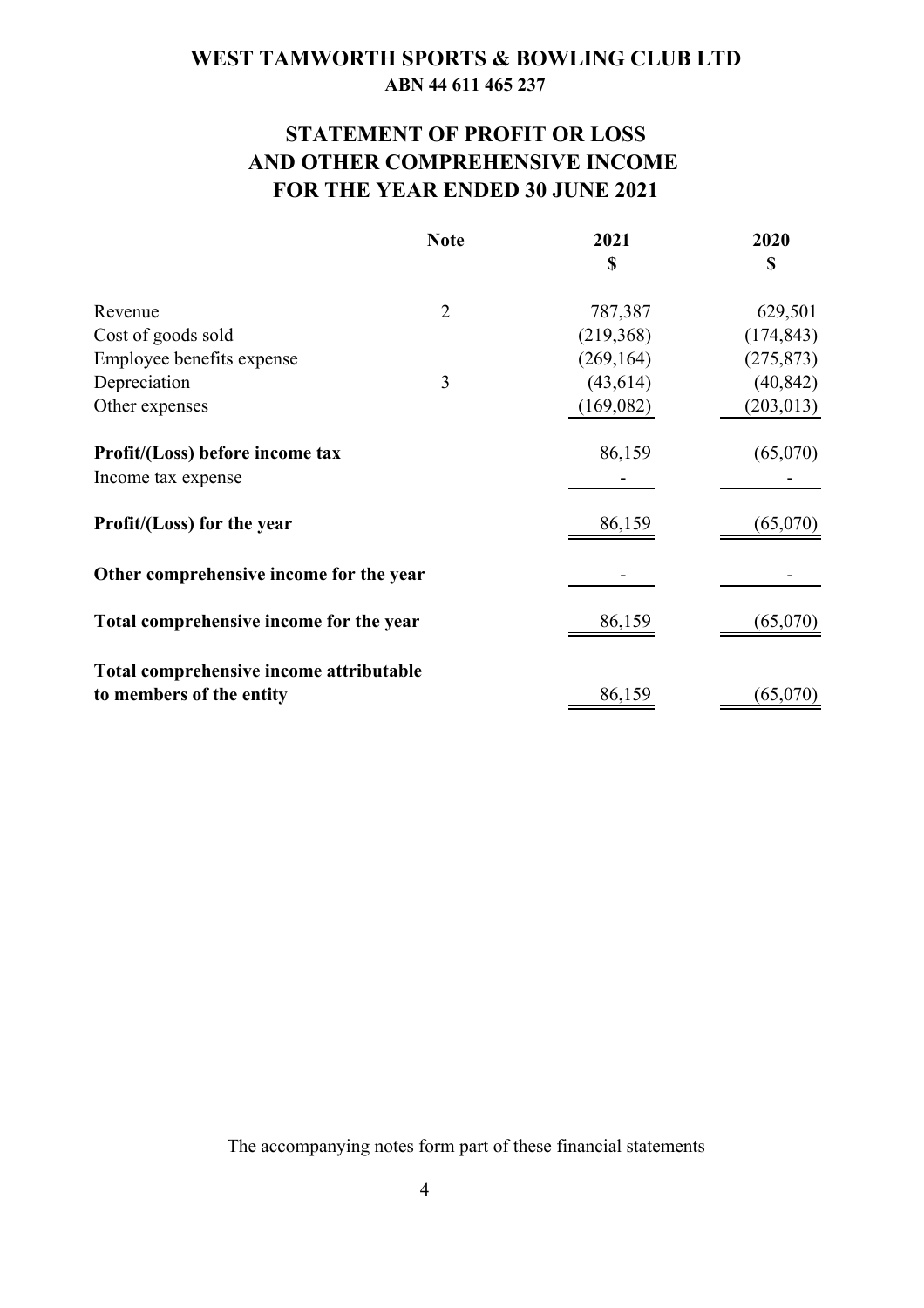# **STATEMENT OF FINANCIAL POSITION AS AT 30 JUNE 2021**

|                                  | <b>Note</b>    | 2021      | 2020      |
|----------------------------------|----------------|-----------|-----------|
|                                  |                | \$        | \$        |
| <b>ASSETS</b>                    |                |           |           |
| <b>CURRENT ASSETS</b>            |                |           |           |
| Cash and cash equivalents        | 6              | 319,764   | 208,231   |
| Trade and other receivables      | 7              | 2,422     | 23,152    |
| Inventories                      | 8              | 14,795    | 16,568    |
| Other assets                     | 9              | 10,766    | 10,253    |
| TOTAL CURRENT ASSETS             |                | 347,747   | 258,204   |
| NON-CURRENT ASSETS               |                |           |           |
| Property, plant and equipment    | 10             | 1,088,098 | 1,074,895 |
| Right-of-use assets              | 12             | 21,630    |           |
| TOTAL NON-CURRENT ASSETS         |                | 1,109,728 | 1,074,895 |
| <b>TOTAL ASSETS</b>              |                | 1,457,475 | 1,333,099 |
| <b>LIABILITIES</b>               |                |           |           |
| <b>CURRENT LIABILITIES</b>       |                |           |           |
| Payables                         | 11             | 41,038    | 28,914    |
| Lease Liabilities                |                | 1,586     |           |
| Provisions                       | 13             | 18,435    | 14,706    |
| <b>TOTAL CURRENT LIABILITIES</b> |                | 61,059    | 43,620    |
| NON-CURRENT LIABILITIES          |                |           |           |
| Lease Liabilities                |                | 22,207    |           |
| Provisions                       | 13             |           | 1,429     |
| TOTAL NON-CURRENT LIABILITIES    |                | 22,207    | 1,429     |
| <b>TOTAL LIABILITIES</b>         |                | 83,266    | 45,049    |
| <b>NET ASSETS</b>                |                | 1,374,209 | 1,288,050 |
| <b>EQUITY</b>                    |                |           |           |
| Reserves                         | $\overline{4}$ | 825,565   | 825,565   |
| Retained earnings                | 5              | 548,644   | 462,485   |
| <b>TOTAL EQUITY</b>              |                | 1,374,209 | 1,288,050 |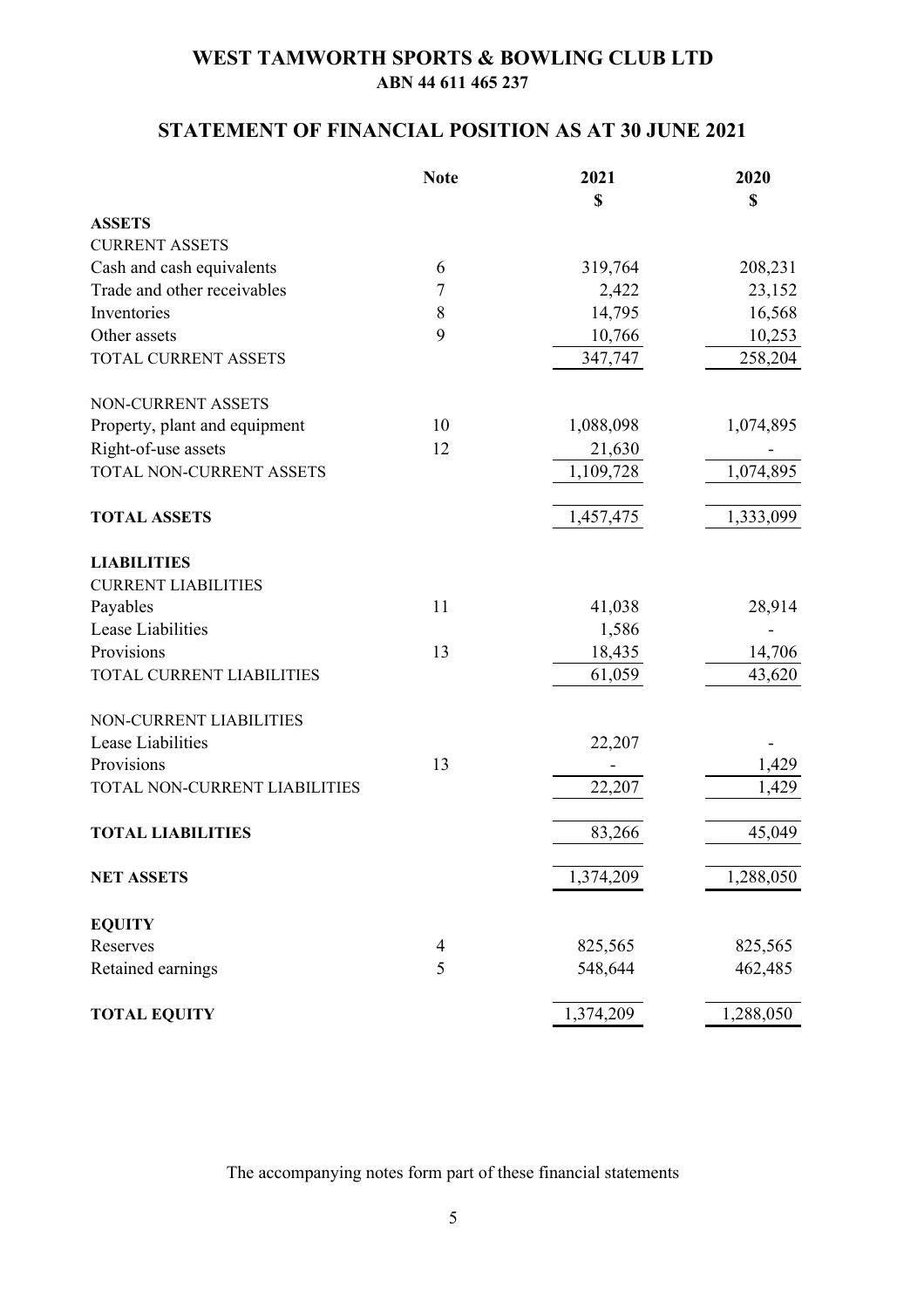# **FOR THE YEAR ENDED 30 JUNE 2021 STATEMENT OF CHANGES IN EQUITY**

|                                                                                  | <b>Retained</b><br><b>Earnings</b> | <b>Asset</b><br><b>Revaluation</b><br><b>Reserve</b> | <b>Total</b> |
|----------------------------------------------------------------------------------|------------------------------------|------------------------------------------------------|--------------|
| <b>Balance at 1 July 2019</b>                                                    | 527,555                            | 825,565                                              | 1,353,120    |
| Total comprehensive income attributable to                                       |                                    |                                                      |              |
| members of the entity for the year                                               |                                    |                                                      |              |
| Profit (Loss) for the year                                                       | (65,070)                           |                                                      | (65,070)     |
| <b>Balance at 30 June 2020</b>                                                   | 462,485                            | 825,565                                              | 1,288,050    |
| Total comprehensive income attributable to<br>members of the entity for the year |                                    |                                                      |              |
| Profit(Loss) for the year                                                        | 86,159                             |                                                      | 86,159       |
| <b>Balance at 30 June 2021</b>                                                   | 548,644                            | 825,565                                              | 1,374,209    |

The asset revaluation reserve records revaluations of non-current assets.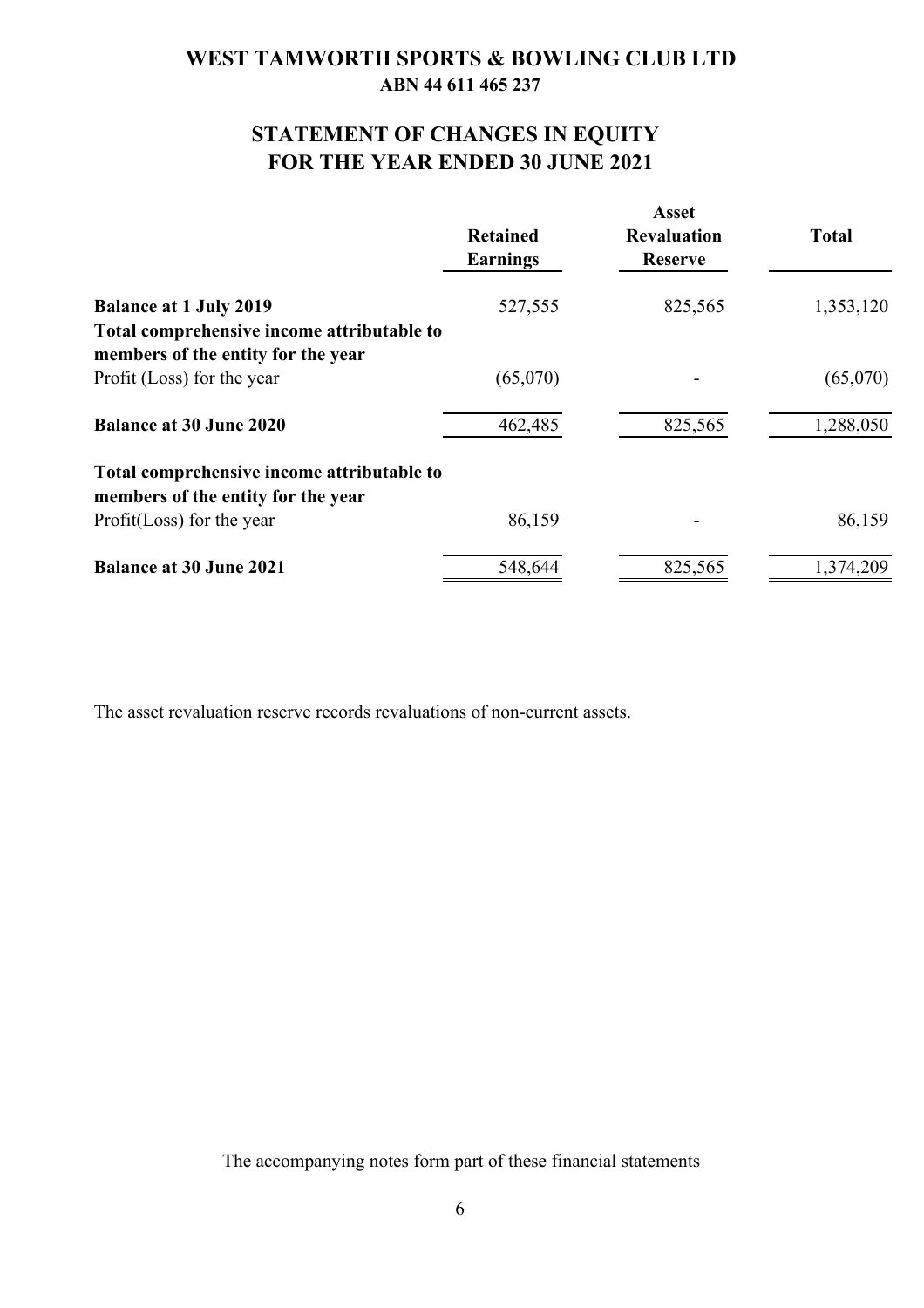# **FOR THE YEAR ENDED 30 JUNE 2021 STATEMENT OF CASH FLOWS**

|                                                          | <b>Note</b> | 2021       | 2020        |
|----------------------------------------------------------|-------------|------------|-------------|
|                                                          |             | \$         | $\mathbf S$ |
| <b>Cash Flows from Operating Activities</b>              |             |            |             |
| Receipts from customers                                  |             | 751,035    | 560,926     |
| Government assistance                                    |             | 86,103     | 56,767      |
| Interest received                                        |             | 170        | 667         |
| Payments to suppliers & employees                        |             | (685, 821) | (672, 039)  |
| Net cash generated from (used in) Operating Activities   |             | 151,487    | (53, 679)   |
| <b>Cash Flows from Investing Activities</b>              |             |            |             |
| Proceeds from sale of poker machines                     |             | 16,000     |             |
| Payment for clubhouse & greens improvements              | (1,308)     | (5,232)    |             |
| Payment for plant & equipment                            | (10, 156)   |            |             |
| Payment for poker machines                               |             | (44, 490)  |             |
| Net cash used in Investing Activities                    |             | (39, 954)  | (5,232)     |
| Net increase (decrease) in Cash held                     |             | 111,533    | (58, 911)   |
| Cash and Cash Equivalents at beginning of Financial Year |             | 208,231    | 267,142     |
| Cash and Cash Equivalents at end of Financial Year       | 6           | 319,764    | 208,231     |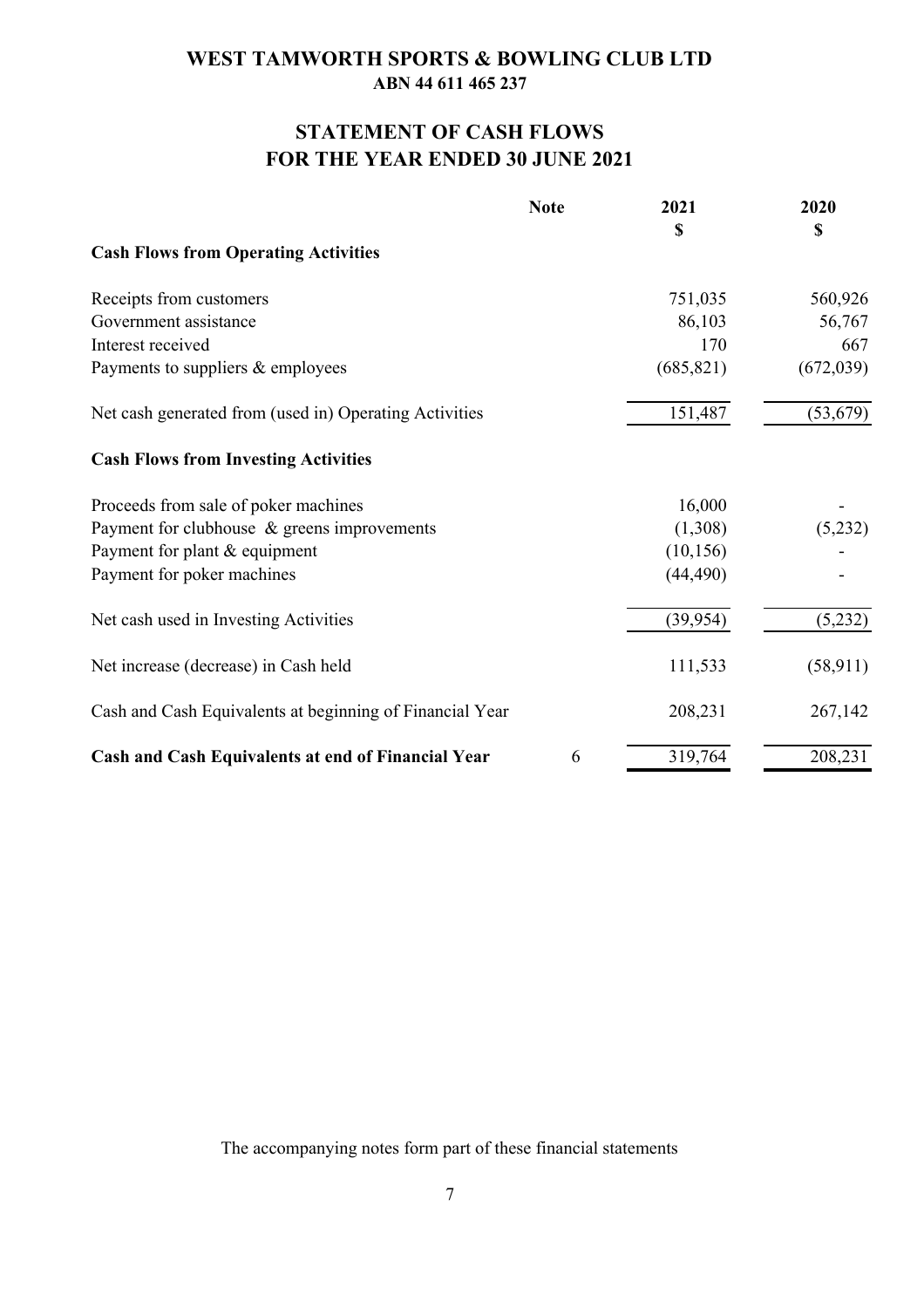# **NOTES TO THE FINANCIAL STATEMENTS FOR THE YEAR ENDED 30 JUNE 2021**

The financial statements cover West Tamworth Sports and Bowling Club Limited as an individual entity, incorporated and domiciled in Australia. West Tamworth Sports and Bowling Club is a company limited by guarantee.

## **1. STATEMENT OF SIGNIFICANT ACCOUNTING POLICIES Basis of Preparation**

West Tamworth Sports & Bowling Club Ltd applies Australian Accounting Standards - Reduced Disclosure Requirements as set out in AASB 1053:*Application of Tiers of Australian Accounting Standards.*

The financial statements are general purpose financial statements that have been prepared in accordance with Australian Accounting Standards - Reduced Disclosure Requirements of the Australian Accounting Standards Board (AASB) and the *Corporations Act 2001* . The company is a not-for-profit entity for financial reporting purposes under Australian Accounting Standards.

Australian Accounting Standards set out accounting policies that the AASB has concluded would result in financial statements containing relevant and reliable information about transactions, events and conditions. Material accounting policies adopted in the preparation of these financial statements are presented below and have been consistently applied unless stated otherwise.

The financial statements, except for cashflow information, have been prepared on an accruals basis and are based on historical costs, modified, where applicable, by measurement at fair value of selected non-current assets, financial assets and financial liabilities. The amounts presented in the financial statements have been rounded to the nearest dollar.

The financial statements were authorised for issue on 13 October 2021 by the directors of the company.

## **Accounting Policies**

## **(a) Revenue**

Trading revenue represents revenue earned from the club's trading activities. It includes poker machine revenue, bar sales, catering revenue, member subscriptions and commission received etc. It is recognised as the income is earned.

Interest revenue is recognised using the effective interest method, which for floating rate financial assets is the rate inherent in the instrument.

All revenue is stated net of the amount of goods and services tax.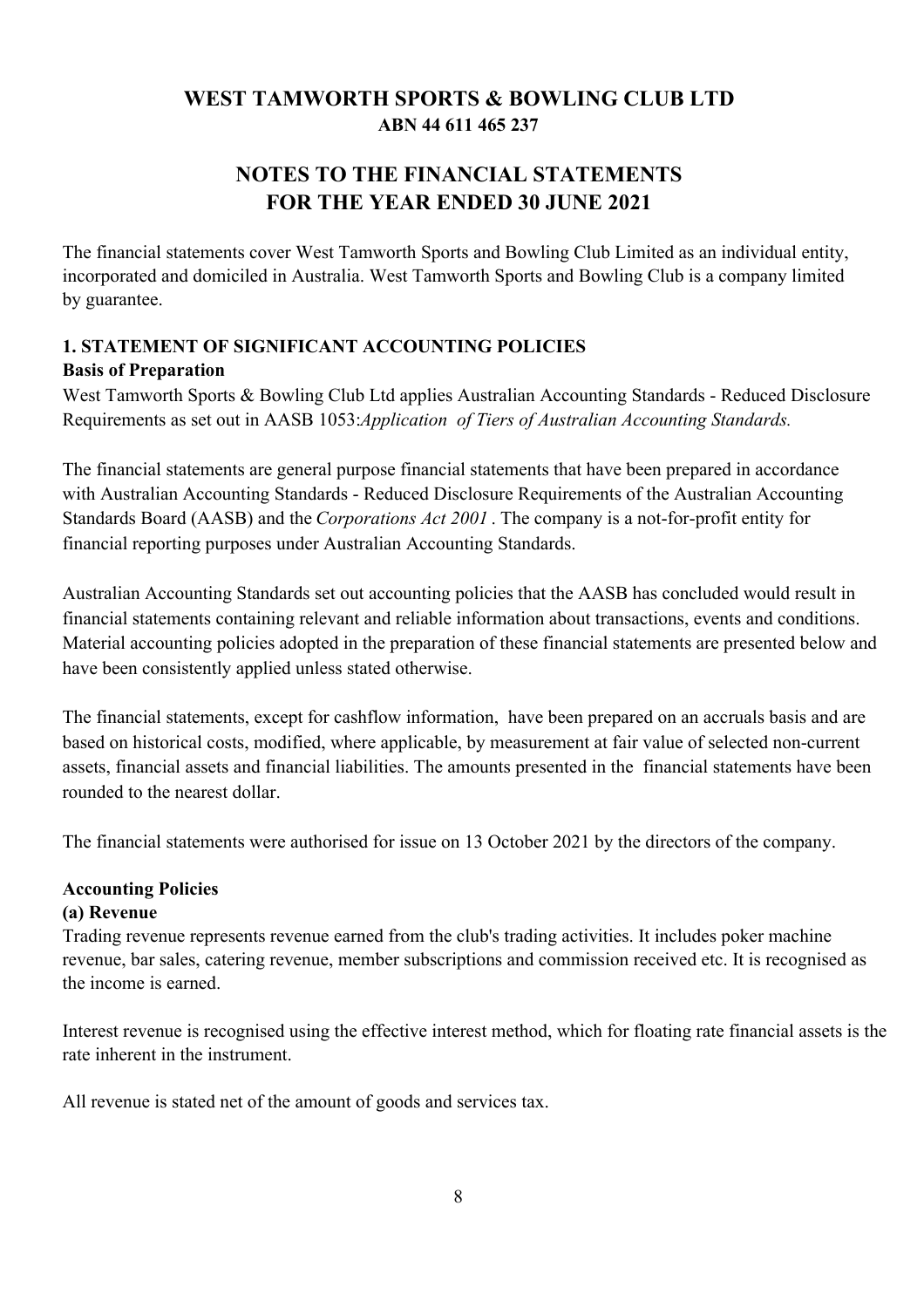# **NOTES TO THE FINANCIAL STATEMENTS FOR THE YEAR ENDED 30 JUNE 2021 (Continued)**

#### **(b) Inventories**

Inventories held for sale are measured at the lower of cost and net realisable value.

Inventories acquired at no cost or for nominal consideration are valued at the current replacement cost as at the date of acquisition.

#### **(c) Property, Plant and Equipment**

Each class of property, plant and equipment is carried at cost or fair value as indicated, less, where applicable, accumulated depreciation and any impairment losses.

#### **Property**

The Clubhouse building and site improvements were independently valued by Mr B.C. Sharrock on 3 May 2006 at a fair value of \$850,000. All building and site improvements held by the Company are core property.

In periods where the buildings are not subject to an independent valuation, the directors conduct directors' valuations to ensure the carrying value for the land and buildings is not materially different to the fair value.

Increases in the carrying amount arising on revaluation of buildings are recognised in other comprehensive income and accumulated in the revaluation surplus in equity. Revaluation decreases that offset the previous increases in the same class of assets shall be recognised in other comprehensive income under the heading of revaluation surplus. All other decreases are recognised in profit or loss.

Any accumulated depreciation at the date of the revaluation is eliminated against the gross carrying amount of the asset and the net amount is restated to the revalued amount of the asset.

#### **Plant and Equipment**

Plant and equipment are measured on the cost basis and are therefore carried at cost less accumulated depreciation and any accumulated impairment losses. In the event the carrying amount of plant and equipment is greater than the estimated recoverable amount, the carrying amount is written down immediately to the estimated recoverable amount and impairment losses are recognised either in profit or loss or as a revaluation decrease if the impairment losses relate to a revalued asset. A formal assessment of recoverable amount is made when impairment indicators are present (refer Note 1(f) for details of impairment).

#### **Depreciation**

The depreciable amount of all fixed assets including buildings and capitalised leased assets, but excluding freehold land, is depreciated over the useful lives of the assets to the entity commencing from the time the asset is held ready for use.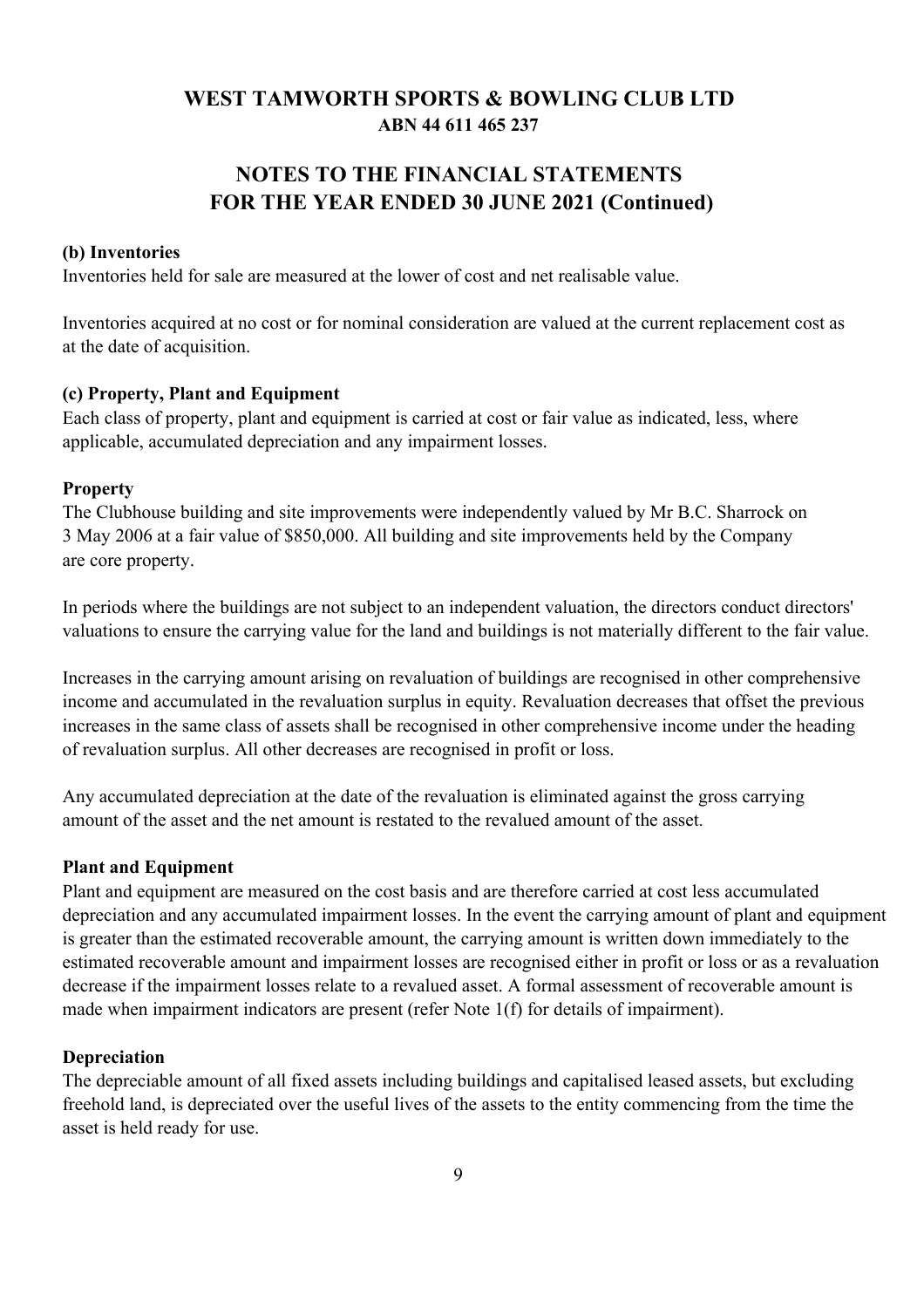# **NOTES TO THE FINANCIAL STATEMENTS FOR THE YEAR ENDED 30 JUNE 2021 (Continued)**

Depreciation rates used for each class of asset are as follows:

| <b>Buildings</b>                 | 1% (Prime Cost)           |
|----------------------------------|---------------------------|
| Plant & Equipment                | 10% (Diminishing Value)   |
| <b>Poker Machines</b>            | 20% (Diminishing Value)   |
| Furniture & Fittings             | 5% (Diminishing Value)    |
| Kitchen Equipment                | 5% (Diminishing Value)    |
| <b>Function Centre Equipment</b> | 10% (Diminishing Value)   |
| Motor Vehicles                   | 22.5% (Diminishing Value) |

The assets' residual values and useful lives are reviewed, and adjusted if appropriate, at the end of each reporting period.

Gains and losses on disposals are determined by comparing the proceeds with the carrying amount. These gains or losses are included in profit or loss in the period which they arise. When revalued assets are sold, amounts included in the revaluation surplus relating to that asset are transferred to retained earnings.

### **(d) Leases**

At inception of a contract, the Entity assesses if the contract is, or contains, a lease. If there is a lease present, a right-of-use asset and corresponding lease liability is recognised by the Entity where the Entity is the lessee. However all contracts that are classified as short term leases (lease with remaining lease term of 12 months or less) and leases of low-value assets are recognised as an operating expense on a straight-line basis over the term of the lease.

Initially the lease liability is measured at the present value of the lease payments still to be paid at commencement date. The Lease payments are discounted at the interest implicit in the lease. If the rate cannot be readily determined, the Entity uses the incremental borrowing rate.

Lease payments included in the measurement of the lease liability are as follows:

- fixed lease payments less any lease incentives;
- lease payments under extension options if lessee is reasonably certain to exercise the options; and
- payments of penalties for terminating the lease, if the lease term reflects the exercise of an option to terminate the lease.

The right-of-use assets comprise the initial measurement of the corresponding lease liability as mentioned above, any lease payments made at or before the commencement date as well as any indirect costs. The subsequent measurement of the right-of-use assets is at cost less accumulated depreciation and impairment losses.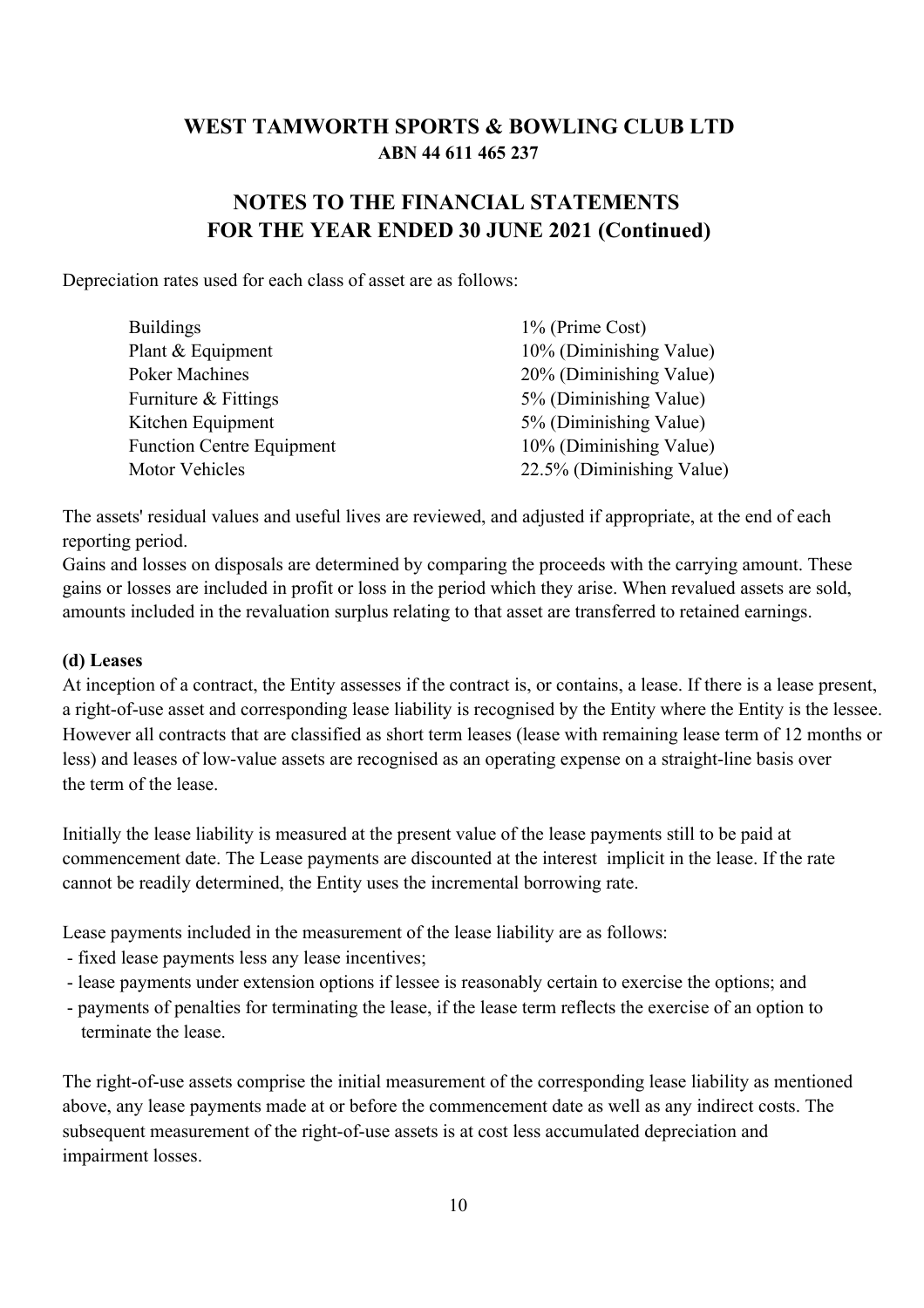# **NOTES TO THE FINANCIAL STATEMENTS FOR THE YEAR ENDED 30 JUNE 2021 (Continued)**

Right-of-use assets are depreciated over the lease term or useful life of the underlying asset whichever is the shortest.

### **(e) Financial Instruments**

### **Non-Derivative Financial Assets**

The company initially recognises loans, receivables and deposits on the date that they are originated. All other financial assets are recognised initially on the date at which the company becomes a party to the contractual provisions of the instrument.

The company derecognises a financial asset when the contractual rights to the cash flows from the asset expire, or it transfers the rights to receive the contract cash flows on the financial asset in a transaction in which substantially all the risks and rewards of ownership of the financial asset are transferred. Any interest in transferred financial assets that is created or retained by the Club is recognised as a separate asset or liability.

Financial assets and liabilities are offset and the net amount presented in the statement of financial position when, and only when, the company has a legal right to offset the amounts and intends either to settle the liability simultaneously. The company has the following non-derivative financial assets: loans and receivables and cash and cash equivalents.

## *Loans and Receivables*

Loans and receivables are financial assets with fixed or determinable payments that are not quoted in an active market. Such assets are recognised initially at fair value plus any directly attributable transaction costs. Subsequent to initial recognition loans and receivables are measured at amortised cost using the effective interest method, less any impairment losses.

## *Cash & Cash Equivalents*

Cash and cash equivalents comprise cash balances and call deposits with original maturities of three months or less.

### **Non-Derivative Financial Liabilities**

Financial liabilities are recognised initially on the date, which is the date that the company becomes a party to the contractual provisions of the instrument.

The company derecognises a financial liability when its contractual obligations are discharged or cancelled or expired.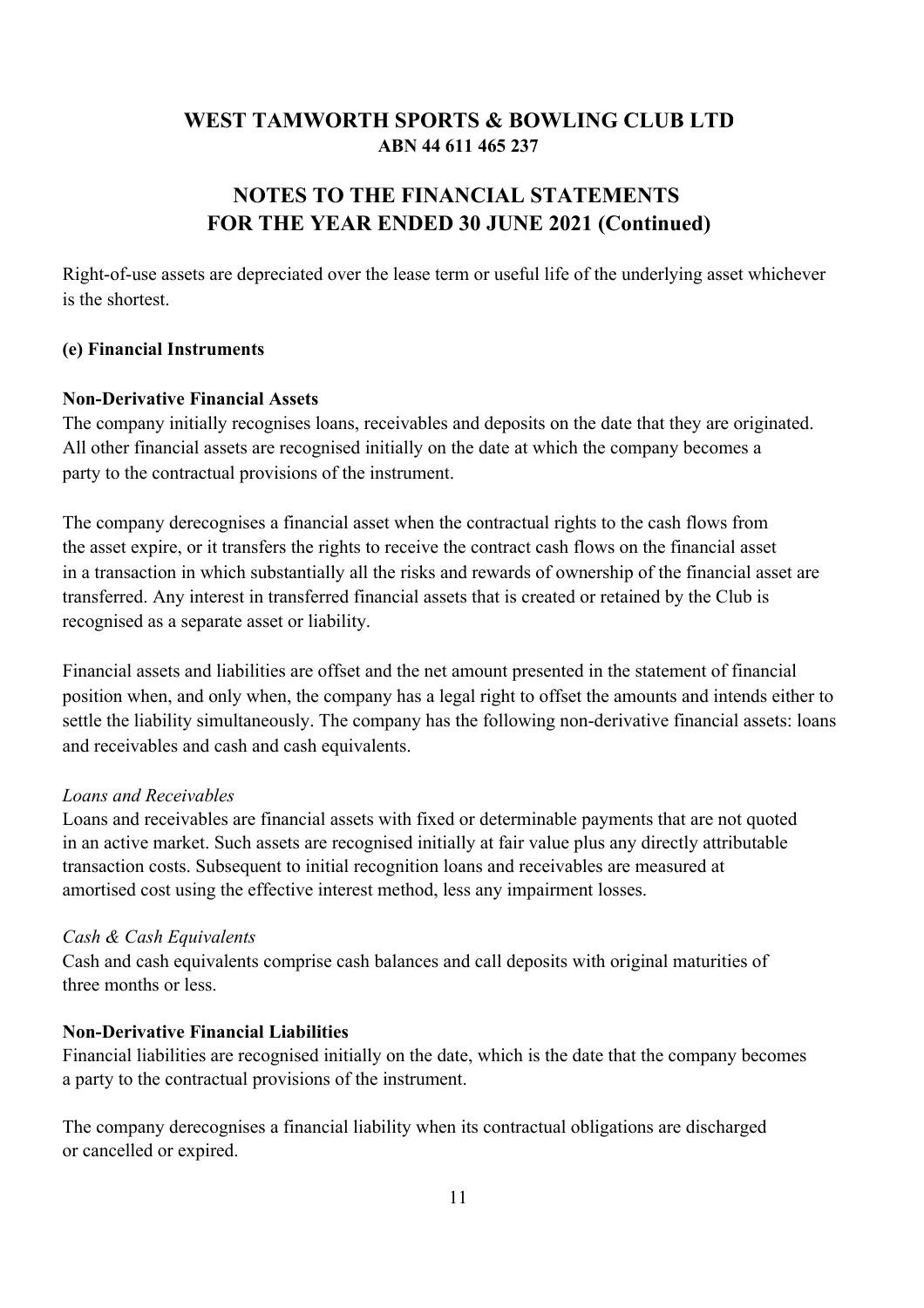# **NOTES TO THE FINANCIAL STATEMENTS FOR THE YEAR ENDED 30 JUNE 2021 (Continued)**

Financial assets and liabilities are offset and the net amount presented in the statement of financial position when, and only when the company has a legal right to offset the amounts and intends either to settle on a net basis or to realise the asset and settle the liability simultaneously.

The company classified non derivative financial liabilities into the other financial liabilities category. Such financial liabilities are recognised at fair value plus any directly attributable transaction costs. Subsequent to initial recognition, these financial liabilities are measured at amortised cost using the effective interest method.

Other financial liabilities comprise trade and other payables.

#### **(f) Impairment of Assets**

At the end of each reporting period, the Company assesses whether there is any indication that an asset may be impaired. If such an indication exists, an impairment test is carried out on the asset by comparing the recoverable amount of the asset, being higher of the asset's fair value less costs of disposal and value in use, to the asset's carrying value. Any excess of the assets carrying value over its recoverable amount is recognised immediately in profit or loss, unless the asset is carried at a revalued amount in accordance with another Standard (eg in accordance with the revaluation model in model in AASB 116: *Property, Plant and*  Equipment). Any impairment loss of a revalued asset is treated as a revaluation decrease in accordance with that other Standard.

### **(g) Employee Benefits**

#### **Short-term Employee Benefits**

Provision is made for the company's obligation for short term employee benefits. Short-term employee benefits are benefits (other than termination benefits) that are expected to be settled wholly within 12 months after the end of the annual reporting period in which the employees render the related service, including wages, salaries and sick leave. Short-term employee benefits are measured at the (undiscounted) amounts expected to be paid when the obligation is settled.

The company's obligations for short-term employee benefits such as wages, salaries and sick leave are recognised as part of current trade and other payables in the statement of financial position.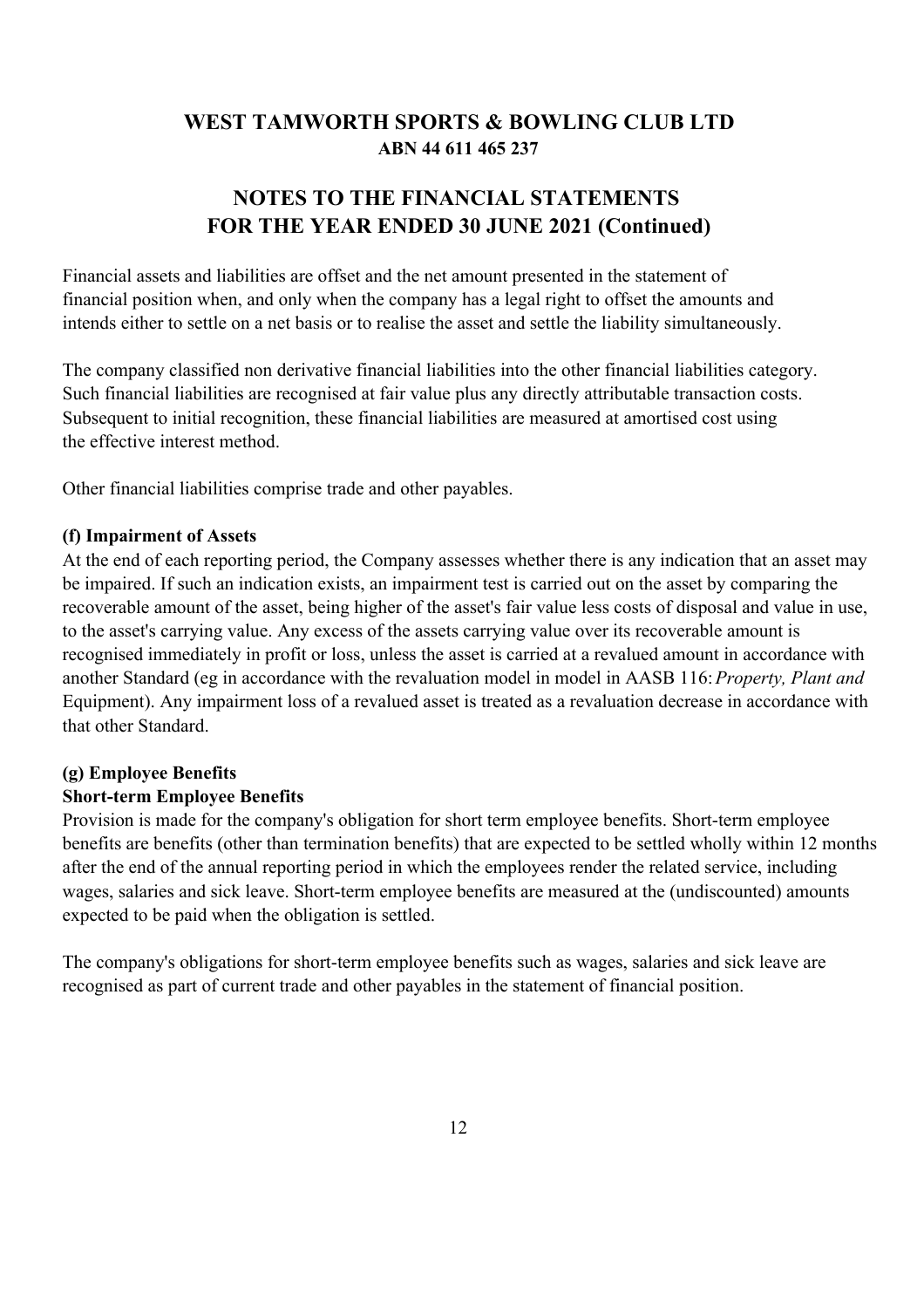# **NOTES TO THE FINANCIAL STATEMENTS FOR THE YEAR ENDED 30 JUNE 2021 (Continued)**

### **Other long-term employee benefits**

The company classifies employees' long service leave and annual leave as other long-term employee benefits as they are not expected to be settled wholly within 12 months after the end of the annual reporting period in which the employees render the related service. Provision is made for the company's obligation for other long-term employee benefits, which are measured at the present value of the expected future payments to be made to employees. Upon remeasurement of obligations for other long-term employee benefits, the net change in the obligation is recognised in profit or loss classified under employee benefits expense.

The company's obligation for long-term employee benefits are presented as non-current liabilities in its statement of financial position, except where the company does not have an unconditional right to defer settlement for at least 12 months after the end of the reporting period, in which case the obligations are presented as current liabilities.

### **(h) Cash and Cash Equivalents**

Cash and Cash equivalents include cash on hand, deposits held at call with credit unions and other short-term highly liquid investments with original maturities of three months or less.

## **(i) Trade and Other Receivables**

Trade and other receivables include amounts due from members as well as amounts receivable from customers for goods sold in the ordinary course of business. Receivables expected to be collected within 12 months of the end of the reporting period are classified as current assets.

Accounts receivable are initially recognised at fair value and subsequently remeasured at amortised cost using the effective interest method, less any provision for impairment.

### **(j) Goods and Services Tax**

Revenues, expenses and assets are recognised net of the amount of GST, except where the amount of GST incurred is not recoverable from the Australian Taxation Office (ATO).

Receivables and payables are stated inclusive of the amount of GST receivable or payable. The net amount of GST recoverable from, or payable to, the ATO is included with other receivables or payables in the statement of financial position.

Cash flows are presented on a gross basis. The GST components of cash flows arising from investing or financing activities, which are recoverable or payable to the ATO, are presented as operating cash flows included in receipts from customers or payments to suppliers.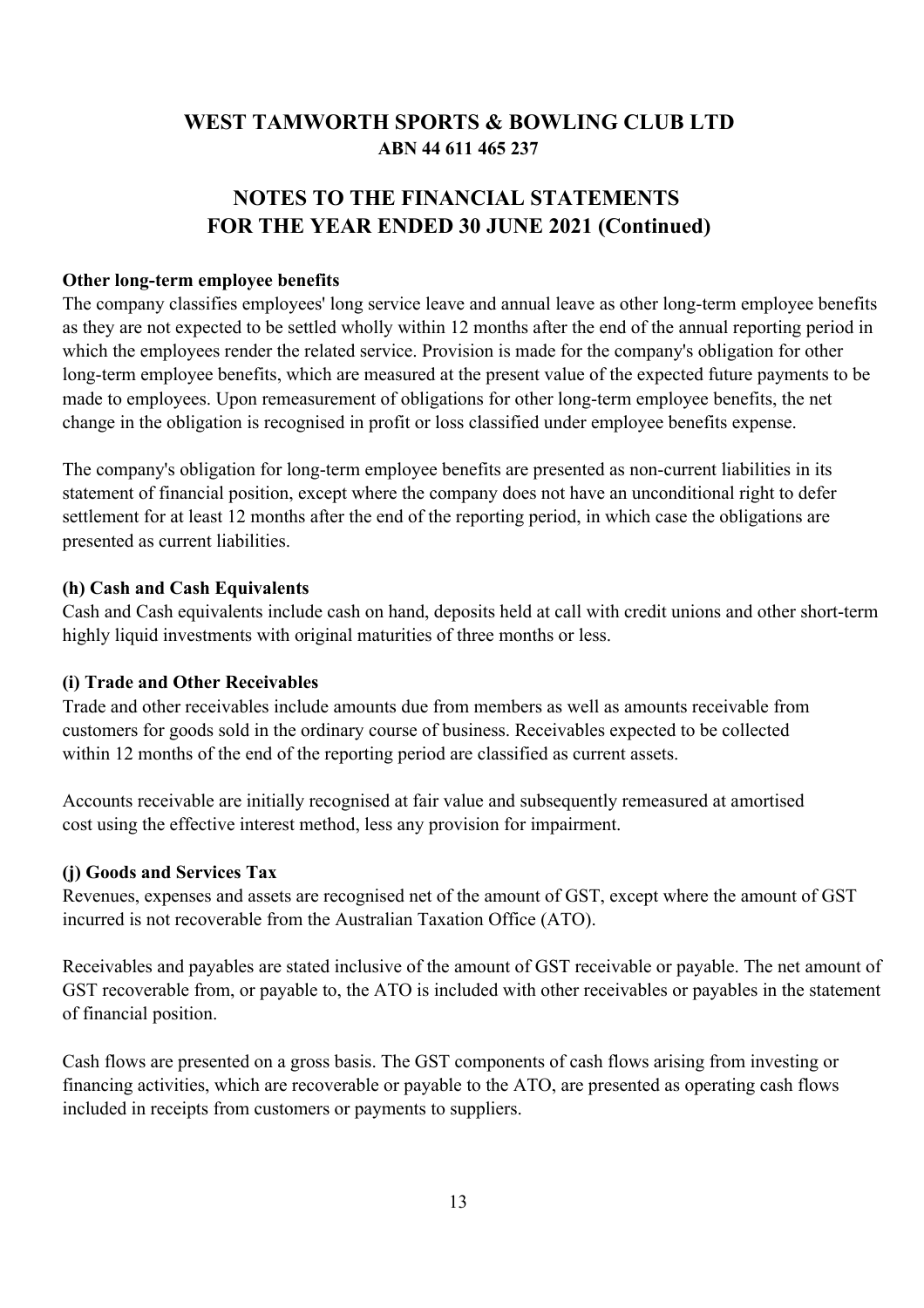# **ABN 44 611 465 237 WEST TAMWORTH SPORTS & BOWLING CLUB LTD**

# **FOR THE YEAR ENDED 30 JUNE 2021 (Continued) NOTES TO THE FINANCIAL STATEMENTS**

### **(k) Income Tax**

No provision for income tax has been raised as the company is exempt from income tax under Div 50 of the *Income Tax Assessment Act 1997* .

### **(l) Provisions**

Provisions are recognised when the entity has a legal and constructive obligation as a result of past events, for which it is probable that an outflow of economic benefits will result and that outflow can be reliably measured. Provisions recognised represent the best estimate of the amounts required to settle the obligation at the end of the reporting period.

### **(m) Comparative Figures**

Where required by Accounting Standards comparative figures have been adjusted to conform with changes in presentation for the current financial year.

### **(n) Trade and Other Payables**

Trade and other payables represent the liability outstanding at the end of the reporting period for goods and services received by the company during the reporting period which remain unpaid at the end of the reporting period. The balance is recognised as a current liability with the amounts normally paid within 30 days of recognition of the liability.

## **(o) Critical Accounting Estimates and Judgements**

The directors evaluate estimates and judgements incorporated into the financial statements based on historical knowledge and best available current information. Estimates assume a reasonable expectation of future events and are based on current trends and economic data, obtained both externally and within the Company.

### **Key Estimates**

### *(i) Valuation of Buildings & Site Improvements*

The Clubhouse building and site improvements were independently valued by Mr B.C. Sharrock on 3 May 2006 at a fair value of \$850,000.

At 30 June 2021, the directors have performed a directors' valuation on the Clubhouse building and improvements. The directors have reviewed the key assumptions adopted by the valuer in 2006 and do not believe there has been a significant change in the assumptions at 30 June 2021. The directors therefore believe the carrying amount of the buildings correctly reflects the fair value less costs of disposal at 30 June 2021.

### *(ii) Useful lives of property, plant and equipment*

As described in Note  $1(c)$ , the entity reviews the estimated useful lives of property, plant and equipment at t end of each reporting period.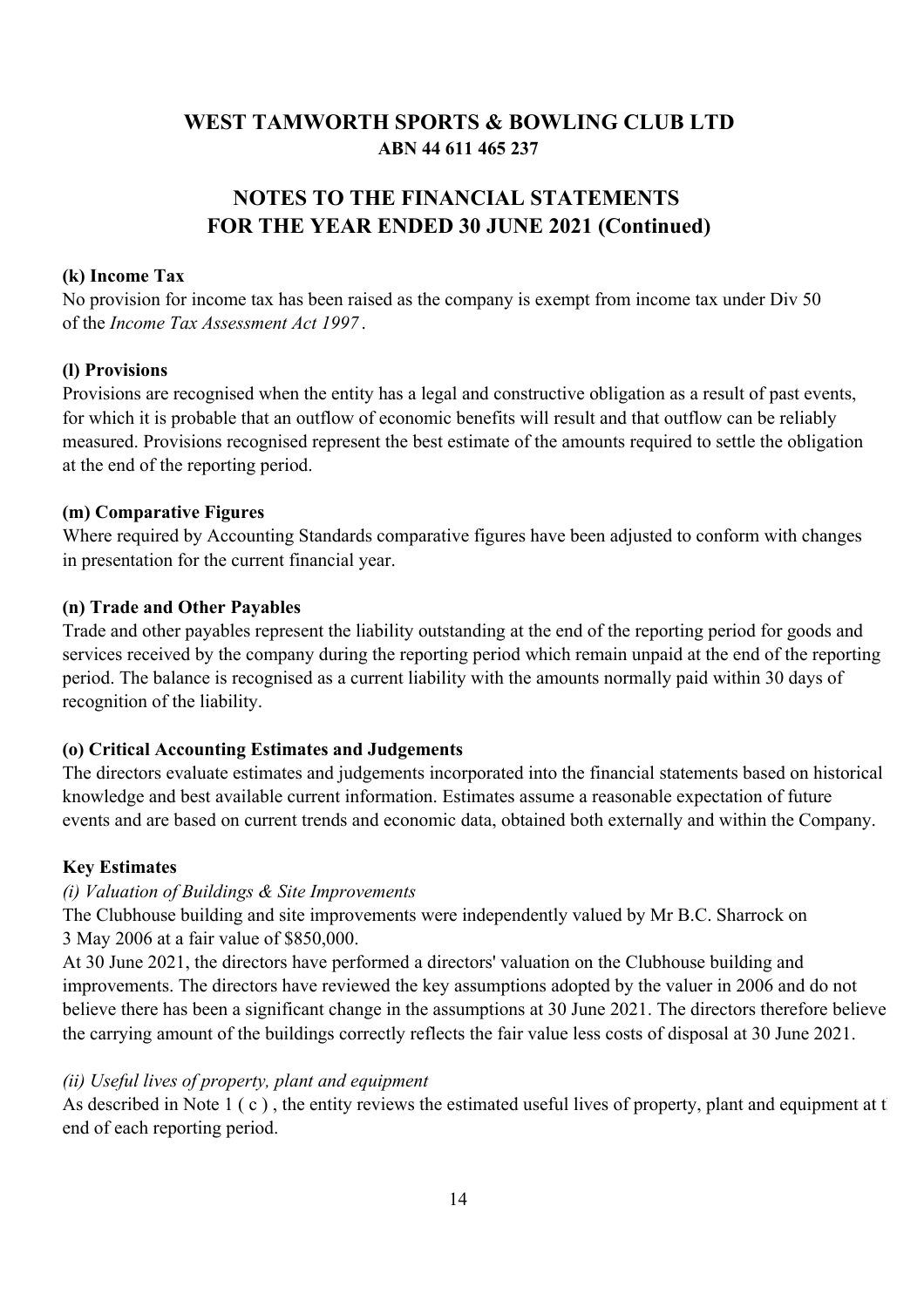# **NOTES TO THE FINANCIAL STATEMENTS FOR THE YEAR ENDED 30 JUNE 2021 (Continued)**

#### **Key Judgements**

#### *(i) Performance Obligations under AASB 15*

To identify a performance obligation under AASB:15, the promise must be sufficiently specific to be able to determine when the obligation is satisfied. Management exercises judgement to determine whether the promise is sufficiently specific by taking into account any conditions specified in the arrangement, explicit or implicit, regarding the promised goods or services. In making this assessment, management includes the nature/type, cost/value, quantity and the period of transfer related to the goods or services promised.

#### *(ii) Employee Benefits*

For the purpose of measurement, AASB 119: *Employee Benefits* defines obligations for short-term employee benefits as obligations expected to be settled wholly before 12 months after the end of the annual reporting period in which the employees render the related service. As the company expects that most employees will not use all of their annual leave entitlements in the same year in which they are earned or during the 12-month that follows, the directors believe that obligations for annual leave entitlements satisfy the definition of other long-term employee benefits and, therefore, are required to be measured at the present value of the expected value of the expected future payments to be made to employees.

### **(o) New Accounting Standards Adopted by the Company**

#### **Initial application of AASB 2020-4 COVID-19 - Related Rent Concessions**

AASB 2020-4 Amendments to Australian Accounting Standards - Covid-19 - Related Rent Concessions amends AASB 16 by providing a practical expedient that permits lessees to assess whether rent concessions that occur as a direct consequence of the COVID-19 pandemic and, if certain conditions are met, account for those rent concessions as if they were not lease modifications.

## **Initial application of AASB 2018-6 Amendments to Australian Accounting Standards - Definition of a Business**

AABS 2018-6 amends and narrows the definition of a business specified in AASB 3 Business Combinations, simplifying the determination of whether a transaction should be accounted for as a business combination or an asset acquisition. Entities may also perform a calculation and elect to treat certain acquisitions as acquisition assets.

The standards listed above did not have any impact on the amounts recognised in prior periods and are not expected to significantly affect the current or future periods.

### **Leased Clubhouse & Greens**

Land on which the Clubhouse & Greens are constructed is owned by Tamworth Regional Council. The Company currently pays an annual lease to Tamworth Regional Council. The term of the lease is to 30 June 2036.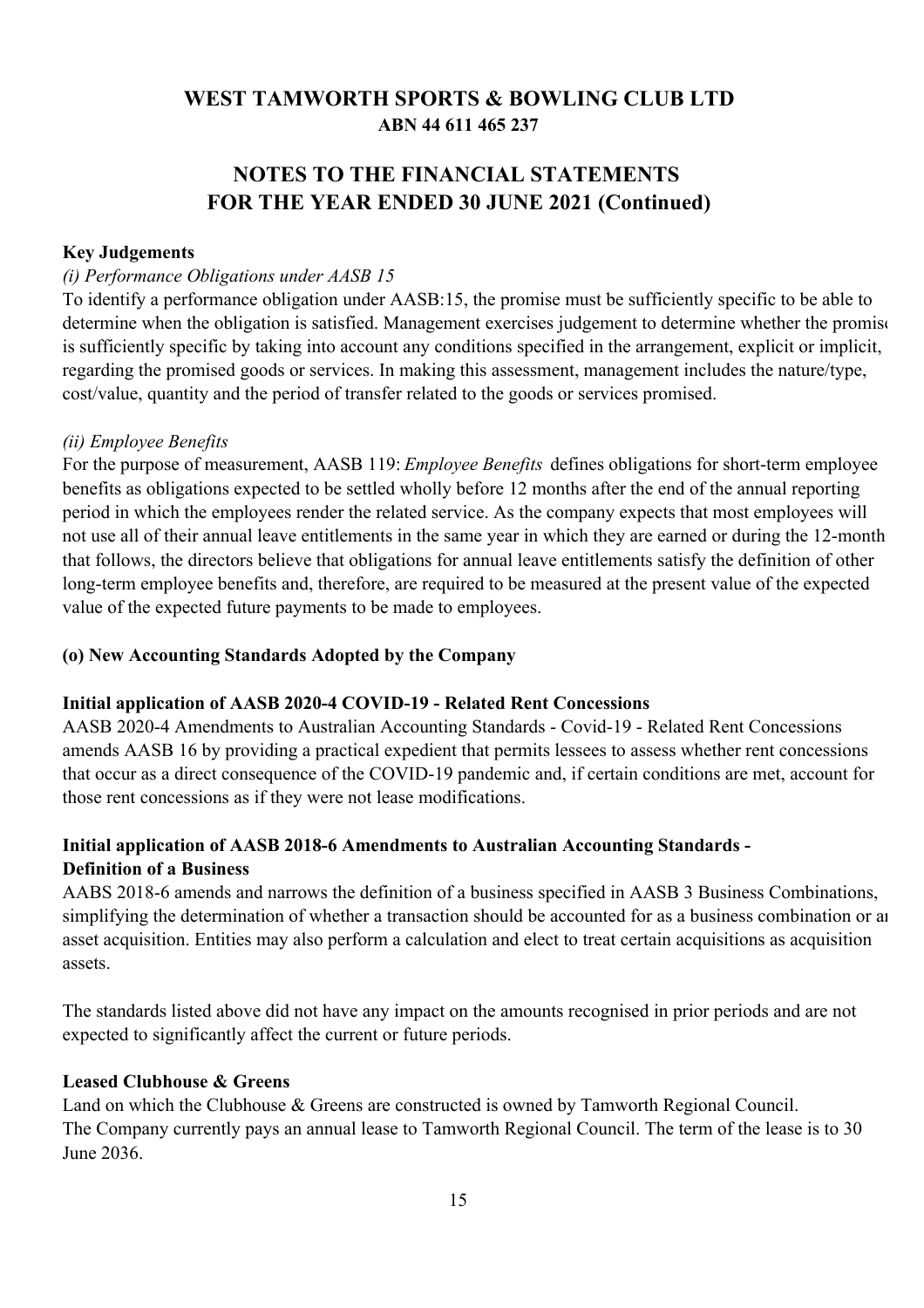# **FOR THE YEAR ENDED 30 JUNE 2021 (Continued) NOTES TO THE FINANCIAL STATEMENTS**

|                         |                                                          | 2021        | 2020     |
|-------------------------|----------------------------------------------------------|-------------|----------|
|                         |                                                          | $\mathbf S$ | \$       |
| $\boldsymbol{2}$        | Revenue                                                  |             |          |
|                         | <b>Operating activities</b>                              |             |          |
|                         | Sale of Goods                                            | 458,455     | 377,460  |
|                         | Poker Machine Income (Net)                               | 140,763     | 65,168   |
|                         | Interest                                                 | 170         | 667      |
|                         | <b>Government Assistance</b>                             | 62,951      | 79,919   |
|                         | Profit on Sale of Assets                                 | 15,577      |          |
|                         | <b>Other Revenue</b>                                     | 109,471     | 106,287  |
|                         |                                                          | 787,387     | 629,501  |
| $\mathbf{3}$            | <b>Profit/(Loss) from ordinary activities</b>            |             |          |
|                         | Profit/(loss) from ordinary activities before income tax |             |          |
|                         | expense has been determined after:                       |             |          |
|                         | Expenses:                                                |             |          |
|                         | Cost of Sales                                            | 219,368     | 174,843  |
|                         | Depreciation                                             | 43,614      | 40,842   |
|                         | Remuneration of Auditor                                  |             |          |
|                         | Auditing the Accounts                                    | 9,000       | 9,000    |
|                         | <b>Other Services</b>                                    | 23,849      | 25,770   |
|                         |                                                          | 32,849      | 34,770   |
| $\overline{\mathbf{4}}$ | <b>Reserves</b>                                          |             |          |
|                         | <b>Asset Revaluation Reserve</b>                         |             |          |
|                         | Balance at Beginning and End of Year                     | 825,565     | 825,565  |
| 5                       | <b>Retained Earnings</b>                                 |             |          |
|                         | Balance at Beginning of the Year                         | 462,485     | 527,555  |
|                         | Net profit/(loss) from ordinary activities               | 86,159      | (65,070) |
|                         | Balance at End of Year                                   | 548,644     | 462,485  |
|                         |                                                          |             |          |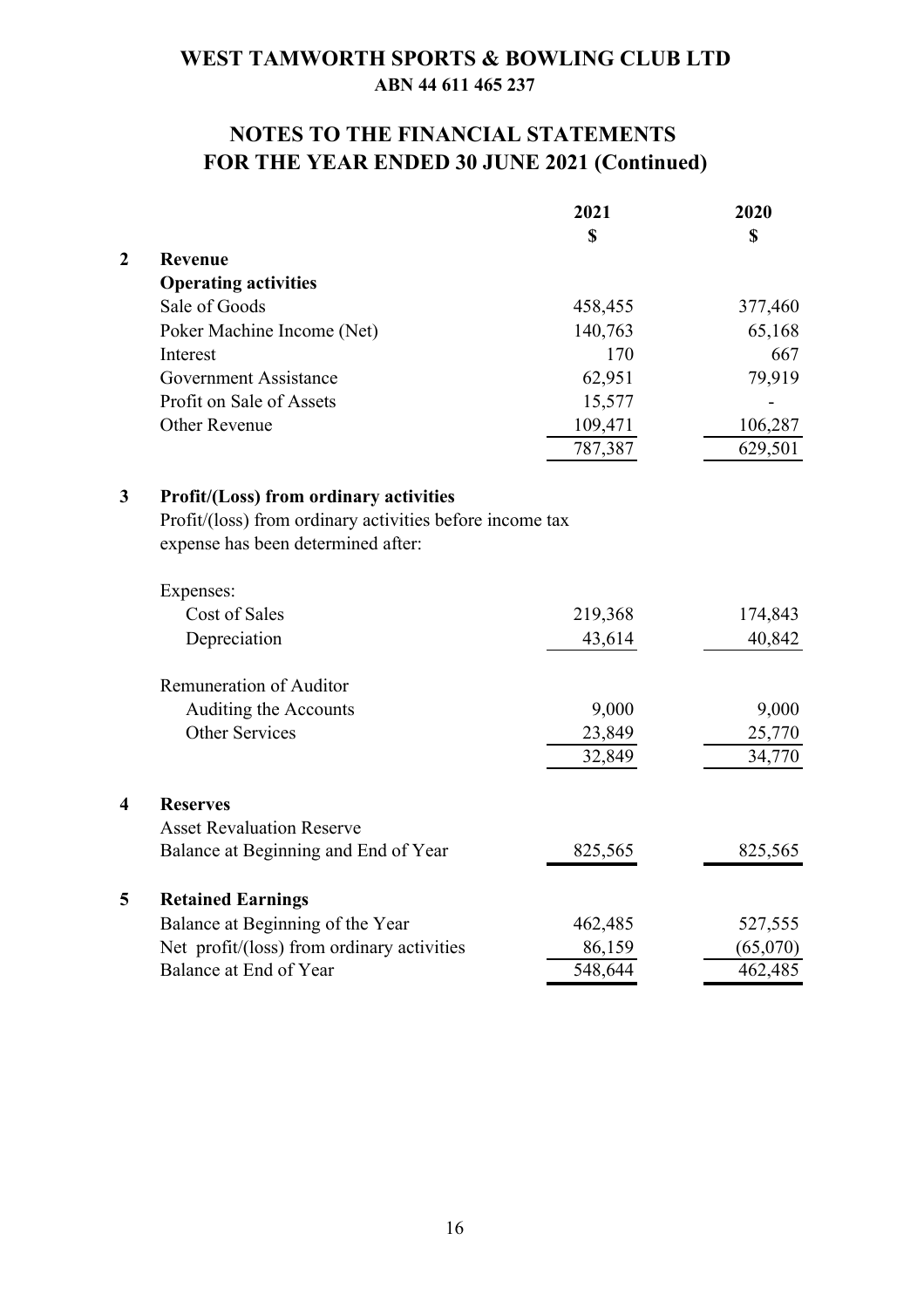# **NOTES TO THE FINANCIAL STATEMENTS FOR THE YEAR ENDED 30 JUNE 2021 (Continued)**

|                                              | 2021       | 2020       |
|----------------------------------------------|------------|------------|
|                                              | \$         | \$         |
| <b>Cash and Cash Equivalents (Current)</b>   |            |            |
| Cash at Credit Union                         | 296,769    | 184,777    |
| Cash on Hand                                 | 22,995     | 23,454     |
|                                              | 319,764    | 208,231    |
| <b>Trade and Other Receivables (Current)</b> |            |            |
| Receivables                                  | 2,422      | 23,152     |
| <b>Inventories (Current)</b>                 |            |            |
| At cost:                                     |            |            |
| <b>Trading Stock</b>                         | 14,795     | 16,568     |
| <b>Other Assets (Current)</b>                |            |            |
| Prepayments                                  | 10,766     | 10,253     |
| <b>Property, Plant and Equipment</b>         |            |            |
| Clubhouse and Greens - Core Property         |            |            |
| At Independent Valuation 3/5/06              | 850,000    | 850,000    |
| <b>Additions at Cost</b>                     | 178,115    | 176,807    |
| Less: Accumulated Depreciation               | (186, 136) | (172, 494) |
|                                              | 841,979    | 854,313    |
| Plant & Equipment at Cost                    | 542,155    | 531,999    |
| Less: Accumulated Depreciation               | (384, 919) | (373, 876) |
|                                              | 157,236    | 158,123    |
| Poker Machines at Cost                       | 233,826    | 209,278    |
| Less: Accumulated Depreciation               | (149, 348) | (152, 503) |
|                                              | 84,478     | 56,775     |
| Motor Vehicle at Cost                        | 21,273     | 21,273     |
| Less: Accumulated Depreciation               | (16, 868)  | (15,589)   |
|                                              | 4,405      | 5,684      |
| <b>Total Property, Plant and Equipment</b>   | 1,088,098  | 1,074,895  |
|                                              |            |            |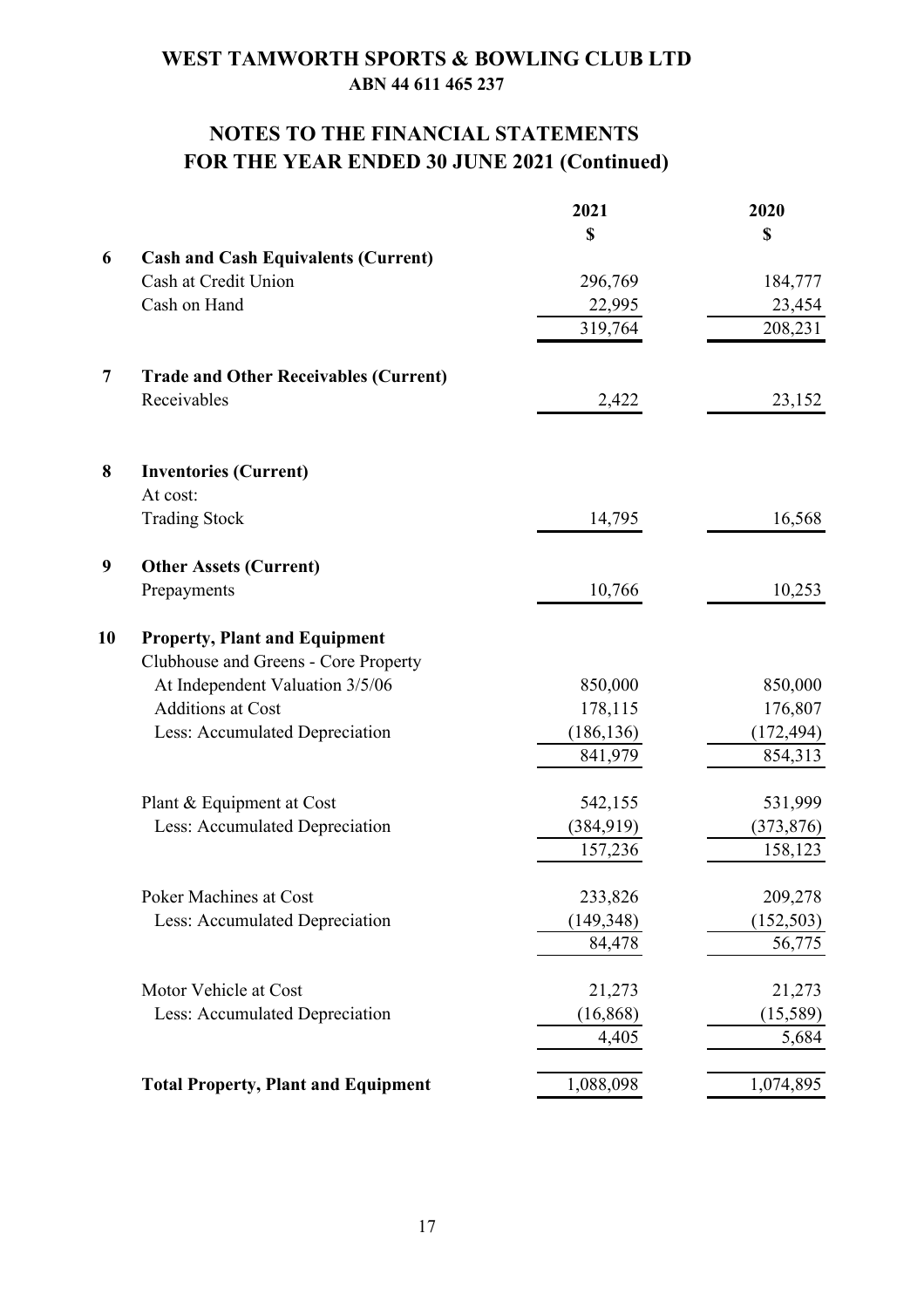## **NOTES TO THE FINANCIAL STATEMENTS FOR THE YEAR ENDED 30 JUNE 2021 (Continued)**

#### **Movements in Carrying Amounts**

Movement in the carrying amounts for each class of property, plant and equipment between the beginning and the end of the current financial year.

|           |                                           | <b>Motor</b><br><b>Vehicles</b>                                                | <b>Buildings</b> | <b>Plant</b> and<br>Equipment | Poker<br><b>Machines</b> | <b>Total</b> |
|-----------|-------------------------------------------|--------------------------------------------------------------------------------|------------------|-------------------------------|--------------------------|--------------|
|           | Balance at beginning                      |                                                                                |                  |                               |                          |              |
| of year   |                                           | 5,684                                                                          | 854,313          | 158,123                       | 56,775                   | 1,074,895    |
|           | Additions at cost                         |                                                                                | 1,308            | 10,156                        | 44,491                   | 55,955       |
| Disposals |                                           |                                                                                |                  |                               | (580)                    | (580)        |
|           | Depreciation expense                      | (1,279)                                                                        | (13, 642)        | (11,043)                      | (16,208)                 | (42, 172)    |
|           | Carrying amount at end                    |                                                                                |                  |                               |                          |              |
| of year   |                                           | 4,405                                                                          | 841,979          | 157,236                       | 84,478                   | 1,088,098    |
|           |                                           |                                                                                |                  | 2021<br>$\mathbb S$           |                          | 2020<br>\$   |
| 11        | <b>Trade and Other Payables (Current)</b> |                                                                                |                  |                               |                          |              |
|           | Trade Creditors and Accruals              |                                                                                |                  | 27,986                        |                          | 22,105       |
|           | Deferred income                           |                                                                                |                  | 5,298                         |                          | 5,549        |
|           | Other current payables - GST              |                                                                                |                  | 7,754                         |                          | 1,260        |
|           |                                           |                                                                                |                  | 41,038                        |                          | 28,914       |
|           |                                           | Financial liabilities at amortised cost classified as trade and other payables |                  |                               |                          |              |
|           | Trade and other payables:                 |                                                                                |                  |                               |                          |              |
|           | - total current                           |                                                                                |                  | 41,038                        |                          | 28,914       |
|           | - total non-current                       |                                                                                |                  |                               |                          |              |
|           |                                           |                                                                                |                  | 41,038                        |                          | 28,914       |
|           | Less deferred income                      |                                                                                |                  | (5,298)                       |                          | (5, 549)     |
|           |                                           |                                                                                |                  |                               |                          |              |
|           |                                           |                                                                                |                  | 35,740                        |                          | 23,365       |
| 12        | <b>Right-of-Use Assets</b>                |                                                                                |                  |                               |                          |              |
|           | Leased land                               |                                                                                |                  | 23,072                        |                          |              |
|           | Less: Accumulated Depreciation            |                                                                                |                  | (1, 442)                      |                          |              |
|           |                                           |                                                                                |                  | 21,630                        |                          |              |
|           | Movement in carrying amount               |                                                                                |                  |                               |                          |              |
|           | Leased land:                              |                                                                                |                  |                               |                          |              |
|           | Opening balance                           |                                                                                |                  |                               |                          |              |
|           | Addition to right-of-use asset            |                                                                                |                  | 23,072                        |                          |              |
|           | Depreciation expense                      |                                                                                |                  | (1, 442)                      |                          |              |
|           |                                           |                                                                                |                  | 21,630                        |                          |              |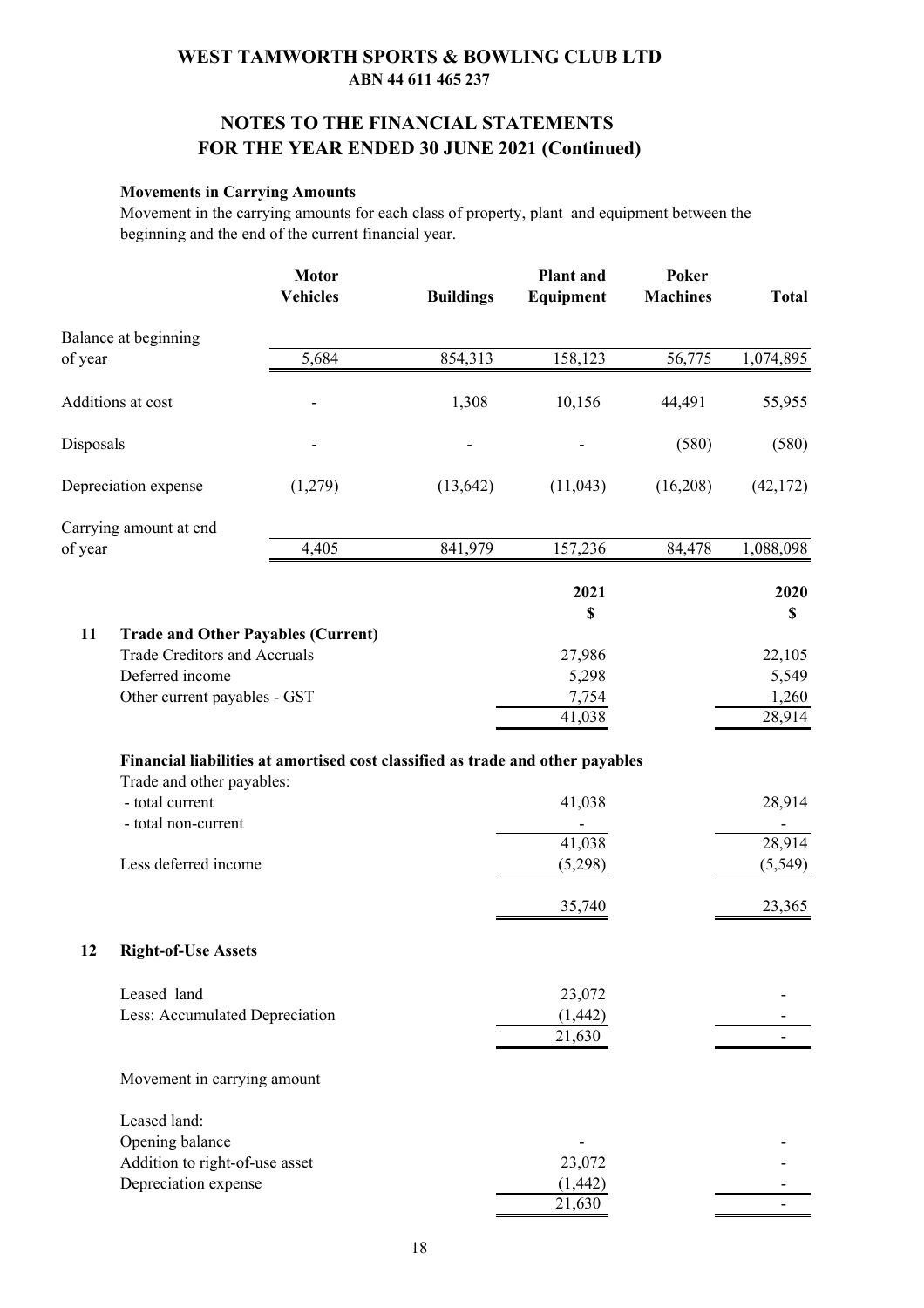### **NOTES TO THE FINANCIAL STATEMENTS FOR THE YEAR ENDED 30 JUNE 2021 (Continued)**

|    |                                                      | 2021            | 2020         |
|----|------------------------------------------------------|-----------------|--------------|
|    |                                                      | S               | S            |
| 13 | <b>Provisions</b>                                    |                 |              |
|    | <b>CURRENT</b>                                       |                 |              |
|    | Provision for Employee Benefits: Annual Leave        | 7,899           | 5,533        |
|    | Provision for Employee Benefits : Long Service Leave | 10,536          | 9,173        |
|    |                                                      | 18,435          | 14,706       |
|    | NON-CURRENT                                          |                 |              |
|    | Provision for Employee Benefits : Long Service Leave |                 | 1,429        |
|    |                                                      | <b>Employee</b> |              |
|    |                                                      | <b>Benefits</b> | <b>Total</b> |
|    |                                                      | S               | S            |
|    | Analysis of total provisions:                        |                 |              |
|    | Opening Balance as at 1 July 2020                    | 16,135          | 16,135       |
|    | Additional provisions raised during year             | 7,341           | 7,341        |
|    | Amounts used                                         | 5,041           | 5,041        |
|    | Balance as at 30 June 2021                           | 18,435          | 18,435       |

#### **Provision for Employee Benefits**

Provision for employee benefits represents amount accrued for annual leave and long service leave.

The current portion for this provision includes the total amount accrued for annual leave entitlements and the amounts accrued for long service leave entitlement that have vested due to employees having completed the required period of service. Based on past experience, the company does not expect the full annual leave or long service leave balances classified as current liabilities to be settled within the next 12 months. However, these amounts must be classified as current liabilities since the company does not have an unconditional right to defer the settlement of these amounts in the event employees wish to use their leave entitlement.

The non-current portion for this provision includes amounts accrued for long service leave entitlements that have not yet vested in relation to those employees who have not yet completed the required period of service.

#### **14 Financial Risk Management**

The company's financial instruments consist mainly of deposits with banks, short-term investments, accounts receivable and payable.

The totals for each category of financial instruments, measured in accordance with AASB 139 as detailed in the accounting policies to these financial statements, are as follows:

|                                    | <b>Note</b>    | 2021    | 2020    |
|------------------------------------|----------------|---------|---------|
|                                    |                | \$      | \$      |
| <b>Financial Assets</b>            |                |         |         |
| Cash and Cash Equivalents          | 6              | 319,764 | 208,231 |
| Receivables                        | $\overline{7}$ | 2,422   | 23,152  |
| <b>Total Financial Assets</b>      |                | 322,186 | 231,383 |
| <b>Financial Liabilities</b>       |                |         |         |
| Trade and other payables           | 11             | 35,740  | 23,365  |
| <b>Total Financial Liabilities</b> |                | 35,740  | 23,365  |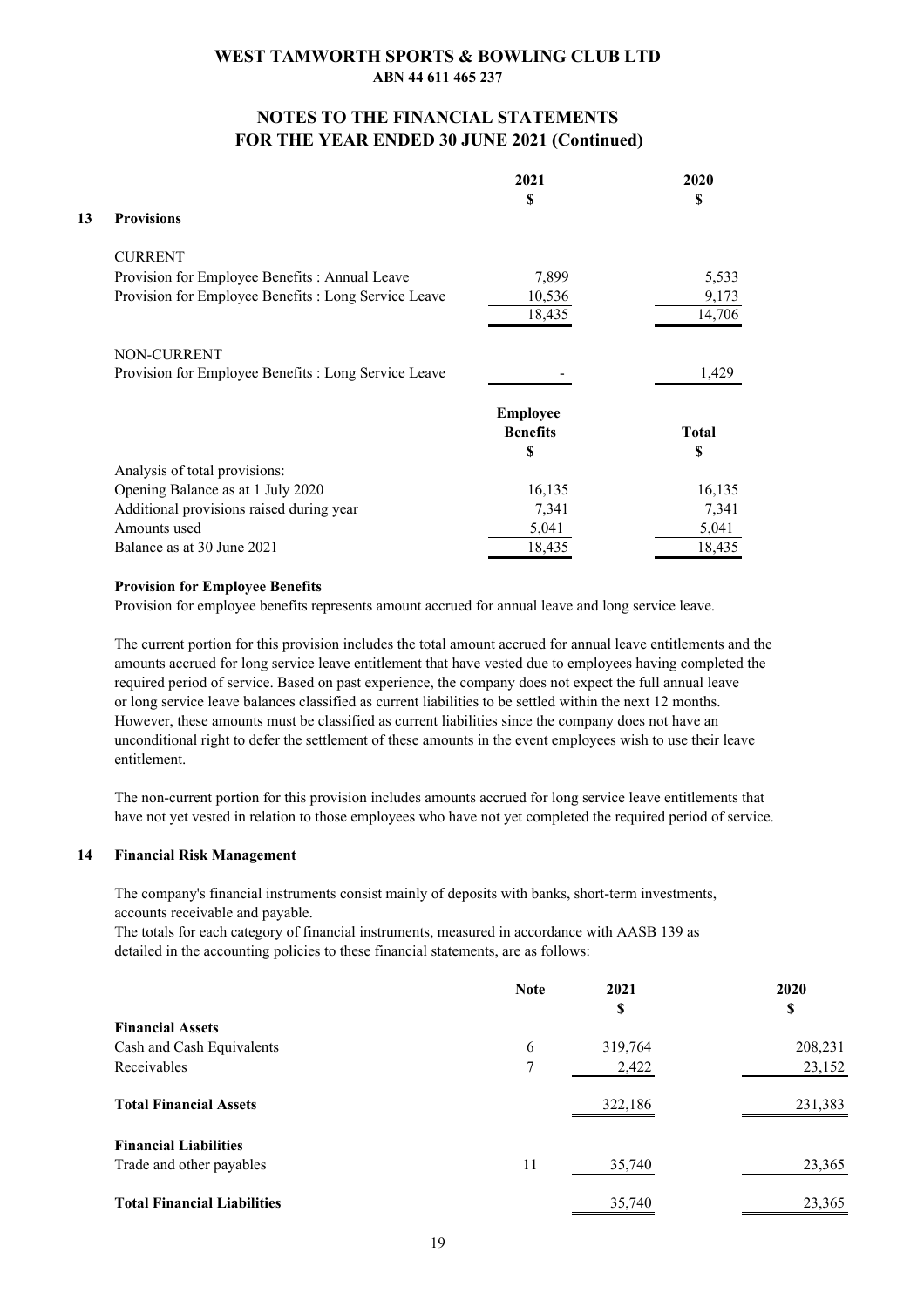### **NOTES TO THE FINANCIAL STATEMENTS FOR THE YEAR ENDED 30 JUNE 2021 (Cont)**

#### **b) Credit risk:**

The maximum exposure to credit risk, excluding the value of any collateral or other security, at balance date to recognised financial assets is the carrying amount of those assets, net of any provisions, as disclosed in the statement of financial position and notes to the financial statements. The Club does not have any material credit risk exposure to any single debtor or group of debtors under financial instruments entered into by the Club.

#### **c) Net fair values:**

The aggregate net fair values and carrying amount of financial assets and financial liabilities are disclosed in the statement of financial position and in the notes to the financial statements.

#### **15 Events after the Reporting Period**

The directors are not aware of any significant events since the end of the reporting period.

#### **16 Other Related Party Transactions**

Other related parties include close family members of key management personnel and entities that are controlled or jointly controlled by those key management personnel individually or collectively with their close family members.

There have been no related party transactions during the financial year other than the payment of wages to Benjamin Golledge and Zoe Stewart being \$21,382 and \$965 respectively for employment services provided.

#### **17 Entity Details**

The registered office and principal place of business of the Company is: West Tamworth Sports & Bowling Club Ltd Belmore Street West Tamworth NSW 2340

#### **18 Members' Guarantee**

The entity is incorporated under the Corporations Act 2001 and is a company limited by guarantee. If the entity is wound up, the constitution states that each member is required to contribute to a maximum of \$2 each towards meeting any outstanding obligations of the entity. At 30 June 2021 the number of members was 337.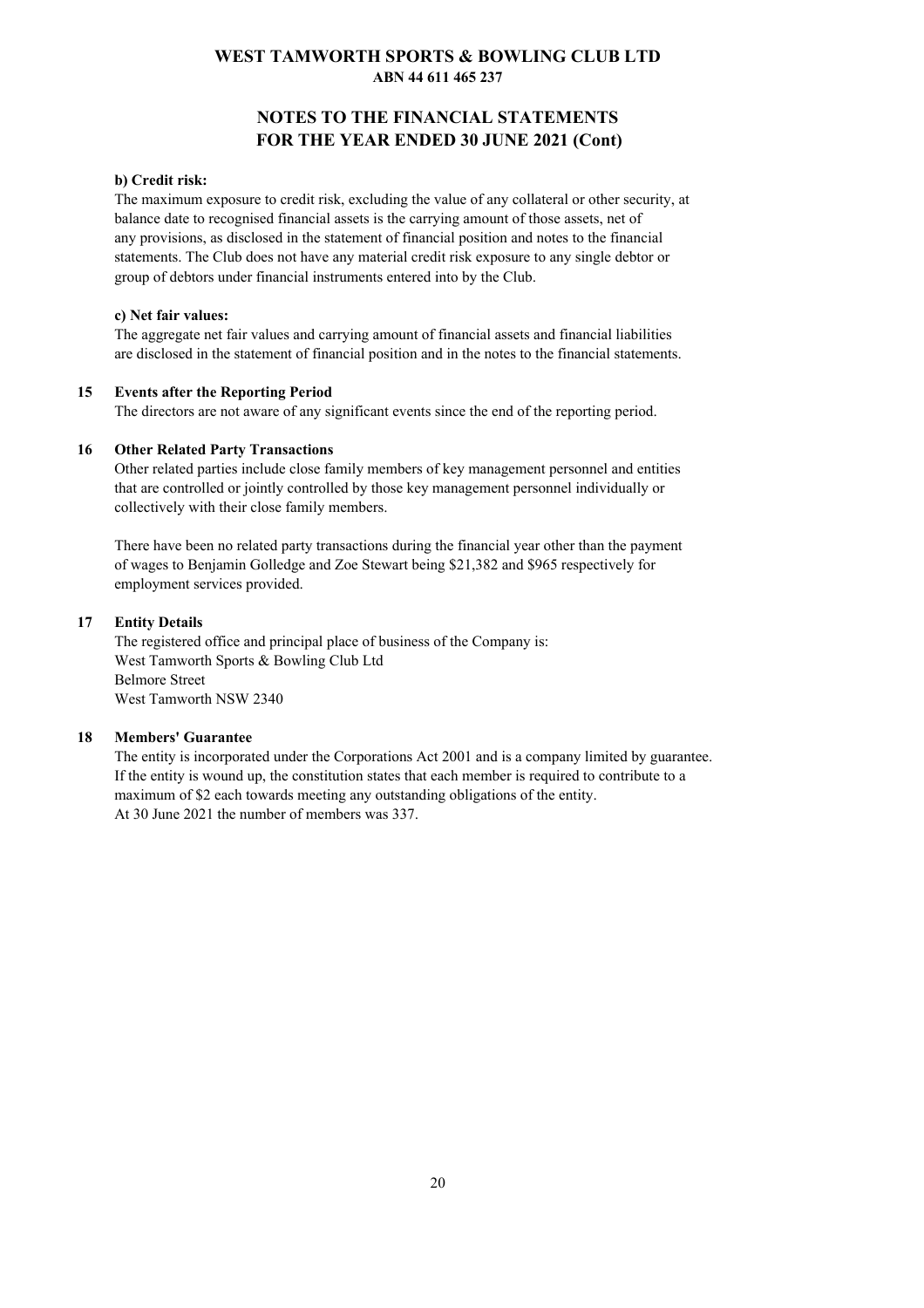## **DIRECTORS' DECLARATION**

The directors of the company declare that:

- 1 The financial statements and notes, as set out on pages 4 to 20, are in accordance with the *Corporations Act 2001* and:
	- (a) comply with Accounting Standards Reduced Disclosure Requirements; and
	- (b) give a true and fair view of the financial position as at the 30 June 2021 and of the performance for the year ended on that date.
- 2 In the directors' opinion there are reasonable grounds to believe that the company will be able to pay its debts as and when they become due and payable.

This declaration is made in accordance with a resolution of the Board of Directors.

 $\n *P*$  for

Chairperson

Date: 13 October 2021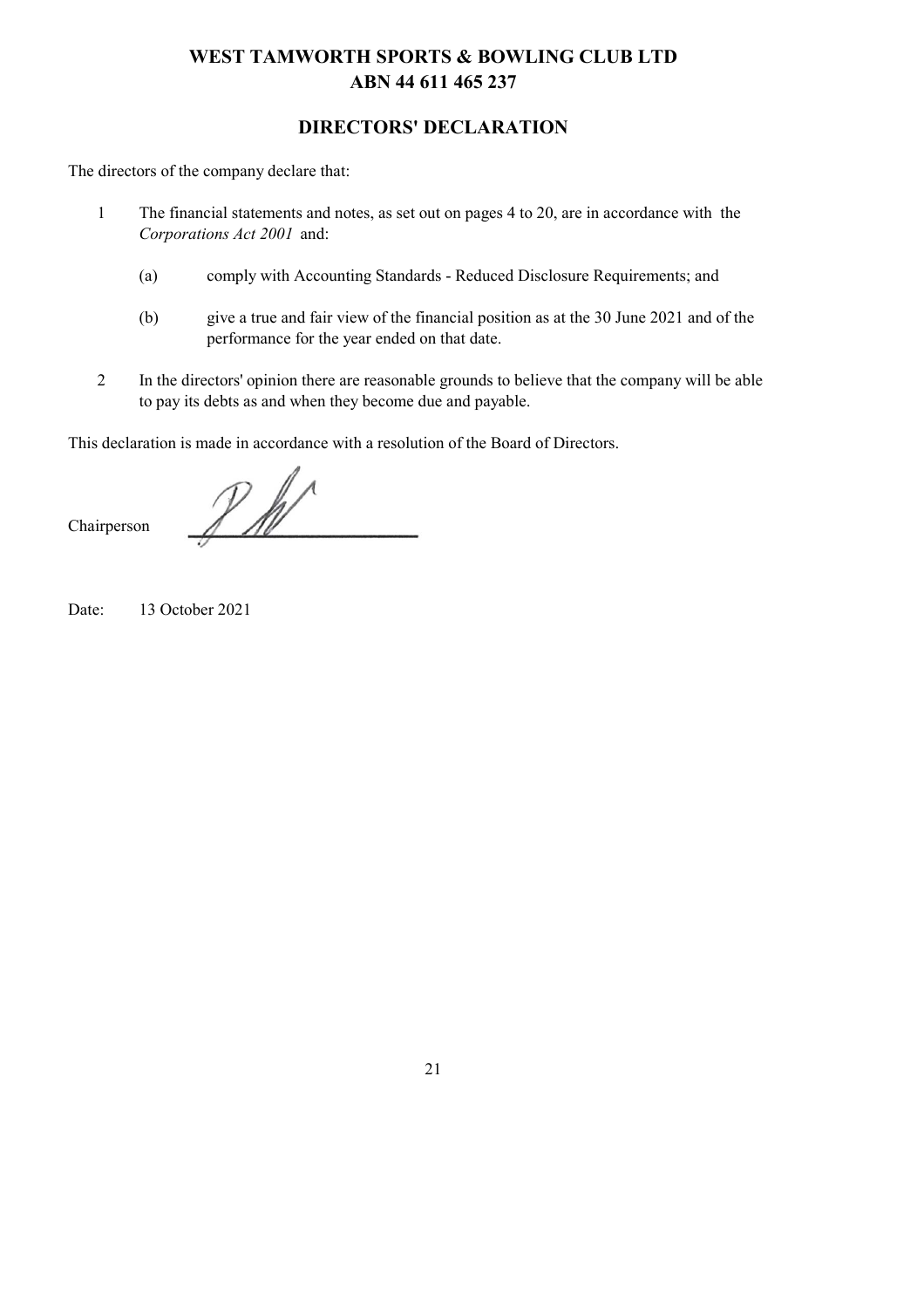## **INDEPENDENT AUDITOR'S REPORT TO THE MEMBERS OF WEST TAMWORTH SPORTS & BOWLING CLUB LTD ABN 44 611 465 237**

#### **Report on the Financial Report**

We have reviewed the accompanying financial statements of West Tamworth Sports & Bowling Club Ltd for the financial year ended 30 June 2021 as set out on pages 4 to 21.

#### **Director's Responsibility for the Financial Report**

The directors of the company are responsible for the preparation and fair presentation of the financial report that gives a true and fair view in accordance with Australian Accounting Standards - Reduced Disclosure Requirements and the *Corporations Act 2001* and for such internal control as the directors determine is necessary to enable the preparation of the financial report that is free from material misstatement, whether due to fraud or error.

#### **Auditor's Responsibility**

Our responsibility is to express a conclusion on the financial statements based on our review. We conducted our review in accordance with Auditing Standard on Review Engagements ASRE 2415 *Review of a Financial Report - Company Limited by Guarantee* , in order to state whether, on the basis of the procedures described, we have become aware of any matter that makes us believe that the financial report is not in accordance with the *Corporations Act 2001* including giving a true and fair view of the company's financial position as at 30 June 2021 and its performance for the year then ended on that date; and complying with the Australian Accounting Standards and *Corporations Regulations 2001* . ASRE 2415 requires that we comply with the ethical requirements relevant to the review of the financial report.

A review of a financial report consists of making enquiries, primarily of persons responsible for financial and accounting matters, and applying analytical and other review procedures. A review is substantially less in scope than an audit conducted in accordance with Australian Accounting Standards and consequently does not enable us to obtain assurance that we would become aware of all significant matters that might be identified during an audit. Accordingly, we do not express an audit opinion.

#### **Independence**

In conducting our review, we have complied with the independence requirements of the *Corporations Act 2001* . We confirm that the independence declaration required by the *Corporations Act 2001* , as set out on page 4 of the financial statements would be in the same terms if provided to the directors as at the date of this auditor's report.

#### **Conclusion**

Based on our review, which is not an audit, we have not become aware of any matter that makes us believe that the financial report of West Tamworth Sports & Bowling Club Ltd is not in accordance with the Corporations Act 2001 including:

- a. giving a true and fair view of the company's financial position as at 30 June 2021 and of its performance for the year ended on that date; and
- b. complying with Australian Accounting Standards Reduced Disclosure Requirements and the *Corporations Regulations 2001* .

Name of Firm: BROSIE MARTIN

Bosni Mastin. D. D. Clerman

Name of Partner: Brian J Brosie (Registration No: 1472)

Address: 131 Marius Street, Tamworth NSW 2340

Date: 13 October 2021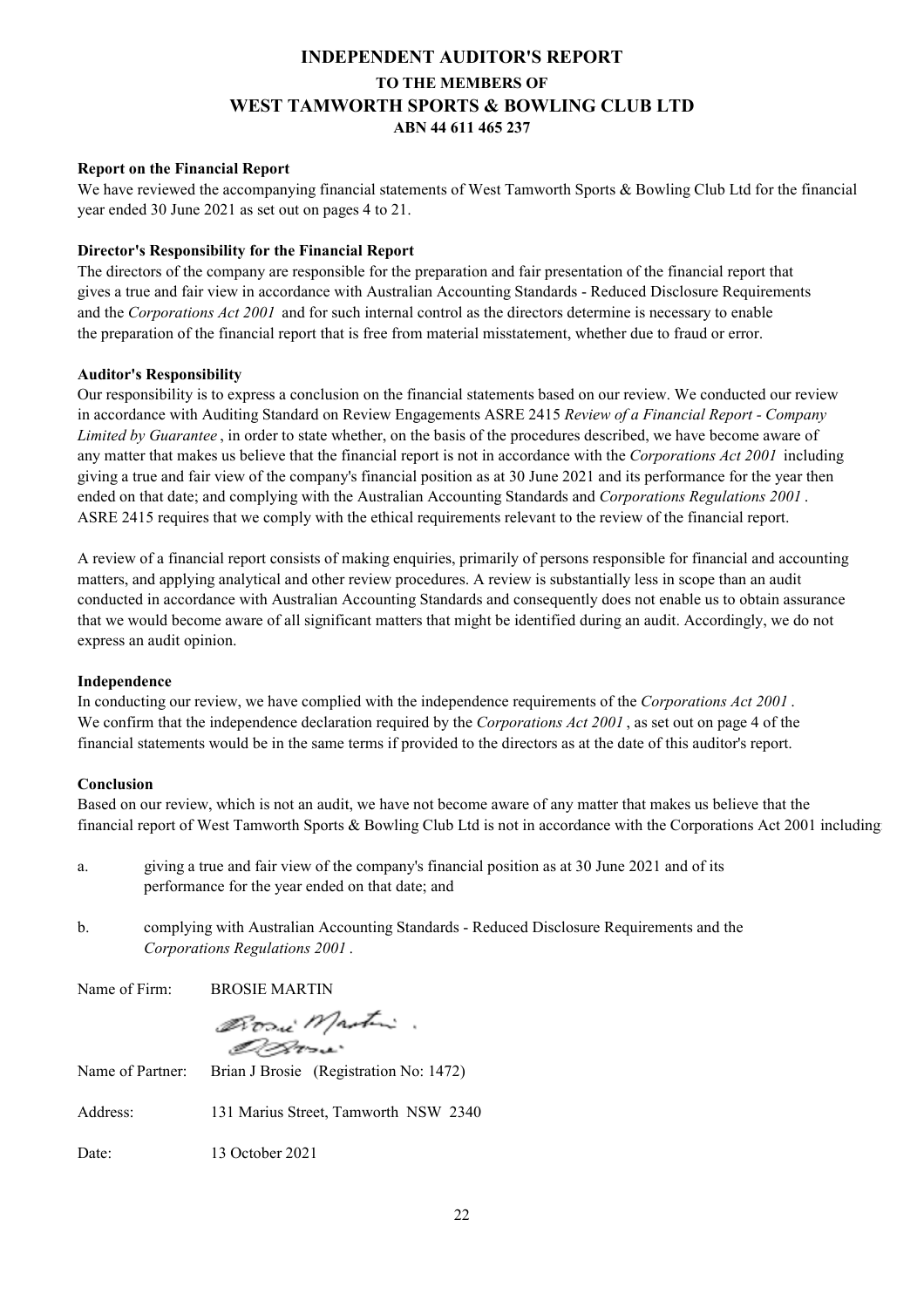## **COMPILATION REPORT**

#### **Scope**

On the basis of information provided by the directors of West Tamworth Sports & Bowling Club Ltd, we have compiled in accordance with APES 315: *Compilation of Financial Information* the following special purpose financial report of West Tamworth Sports & Bowling Club Ltd comprising Trading and Profit and Loss Account for the year ended 30 June 2021.

The specific purpose for which the special purpose financial report has been prepared is for the confidential use of the directors and members. Accounting Standards and other mandatory professional reporting requirements have not been adopted in the preparation of the special purpose financial report.

The directors are solely responsible for the information contained in the special purpose financial report and have determined that the accounting policies used are consistent with the financial reporting requirements of West Tamworth Sports & Bowling Club Ltd's constitution and are appropriate to meet the needs of the directors and members of the company.

Our procedures use accounting expertise to collect, classify and summarise the financial information, which the directors provided into a financial report. Our procedures do not include verification or validation procedures. No audit or review has been performed and accordingly no assurance is expressed.

To the extent permitted by law, we do not accept liability for any loss or damage which any person, other than the company, may suffer arising from any negligence on our part. No person should rely on the special purpose financial report without having an audit or review conducted.

The special purpose financial report was compiled exclusively for the benefit of the directors and members of the company and the purpose identified above. We do not accept responsibility to any other person for the contents of the special purpose financial report.

**Name of Firm:** Brosie Martin Barnett

me of Partner: held / 10g)

| Name of Partner: | Robert Taggart     |
|------------------|--------------------|
| <b>Address:</b>  | 131 Marius Street, |
|                  | TAMWORTH NSW 2340  |
|                  |                    |

**Date:** 13 October 2021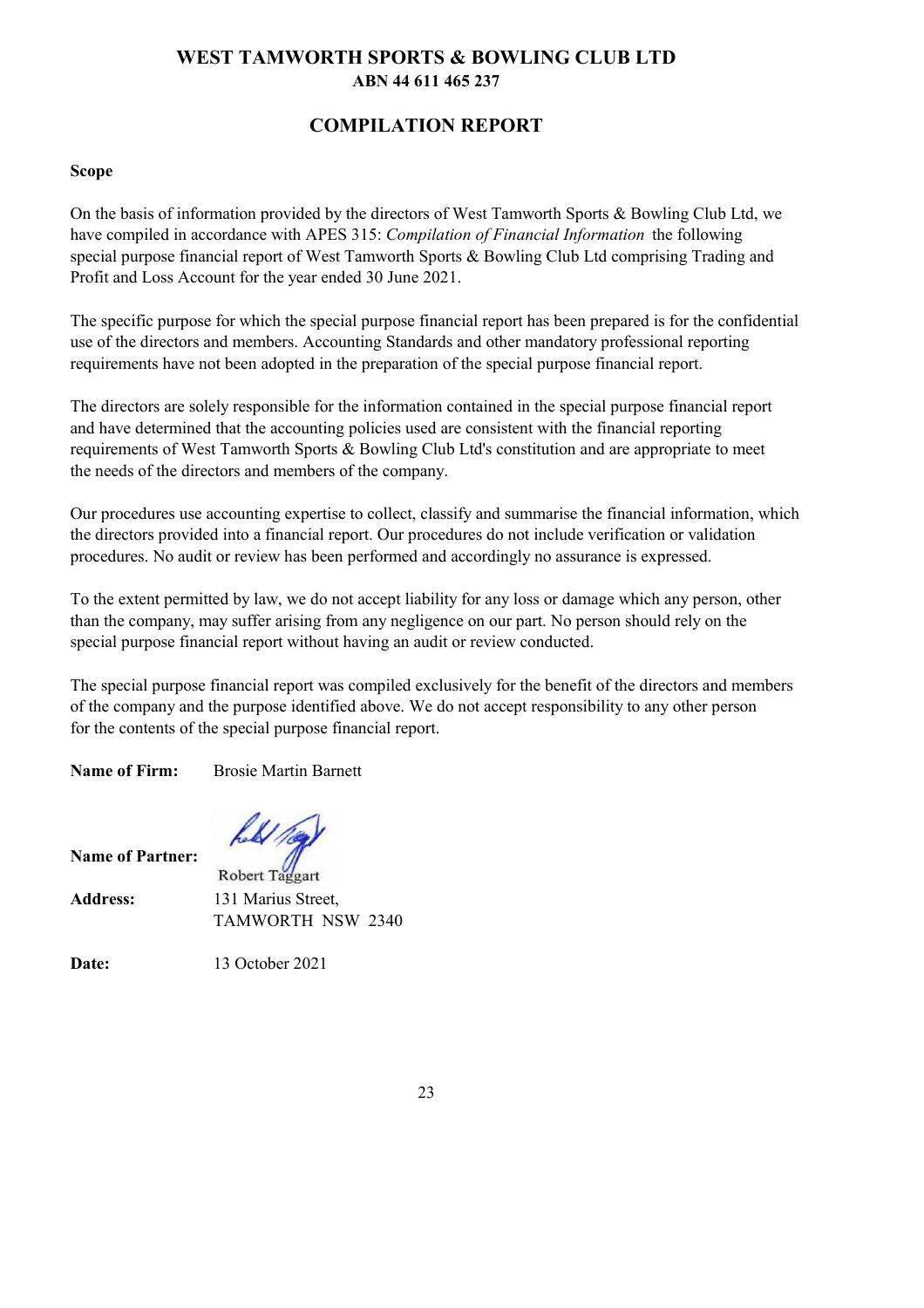## **DETAILED INCOME STATEMENT FOR THE YEAR ENDED 30 JUNE 2021**

|                                       | 2021<br>\$     | 2020<br>\$ |
|---------------------------------------|----------------|------------|
|                                       |                |            |
| <b>Income</b>                         |                |            |
| Poker Machine Revenue                 | 142,452        | 69,613     |
| <b>GST</b> Assistance                 | 13,856         | 6,999      |
|                                       | 156,308        | 76,612     |
| Less Expenses                         | 15,545         | 11,444     |
| Net Poker Machine Income              | 140,763        | 65,168     |
| Gross Profit from Trading             | 239,087        | 202,617    |
| Members' Subscriptions                | 11,078         | 11,371     |
| Catering Income                       | 11,311         | 1,838      |
| <b>Commissions Received</b>           | 26,234         | 16,942     |
| Competition & Green Fees              | 34,170         | 21,798     |
| <b>Function Centre</b>                | 273            | 4,473      |
| Government Assistance                 |                |            |
|                                       | 62,951         | 79,919     |
| Hire - Club                           | 409            | 1,436      |
| <b>Interest Received</b>              | 170            | 667        |
| Rebates Received                      | 11,296         | 4,688      |
| Sponsorship, Donations, Raffles       | 13,411         | 32,436     |
| Sundry Income                         | 1,289          | 396        |
| Wage Subsidies                        | $\blacksquare$ | 10,909     |
| <b>Total Income</b>                   | 552,442        | 454,658    |
| <b>Expenses</b>                       |                |            |
| Advertising                           | 1,101          | 3,692      |
| <b>Accounting Fees</b>                | 23,849         | 25,770     |
| <b>Affiliation Fees</b>               | 5,710          | 6,745      |
| Auditor's Remuneration                | 9,000          | 9,000      |
| Cleaning                              | 12,732         | 11,919     |
| Computer Software, Support & Internet | 49             | 480        |
| Electricity & Gas                     | 19,150         | 25,704     |
| Entertainment                         | 1,245          | 15,660     |
| Foxtel                                | -              | 2,805      |
| General Expenses                      | 9,428          | 13,651     |
| Insurance                             | 29,737         | 27,645     |
| Keno Promotions & Expenses            | 1,960          | 1,210      |
| Lease - Grounds                       |                | 1,444      |
| Motor Vehicle Expenses                | 3,906          | 4,779      |
| Printing, Stationery & Postage        | 2,516          | 1,936      |
| Promotions                            | 7,498          | 8,596      |
| Rates                                 | 9,516          | 9,365      |
| Repairs & Maintenance                 | 16,959         | 19,974     |
|                                       |                |            |
| <b>Security Costs</b>                 | 1,833          | 2,388      |
| Sponsorship & Donations               | 1,359          | 2,398      |
| Telephone                             | 3,331          | 3,298      |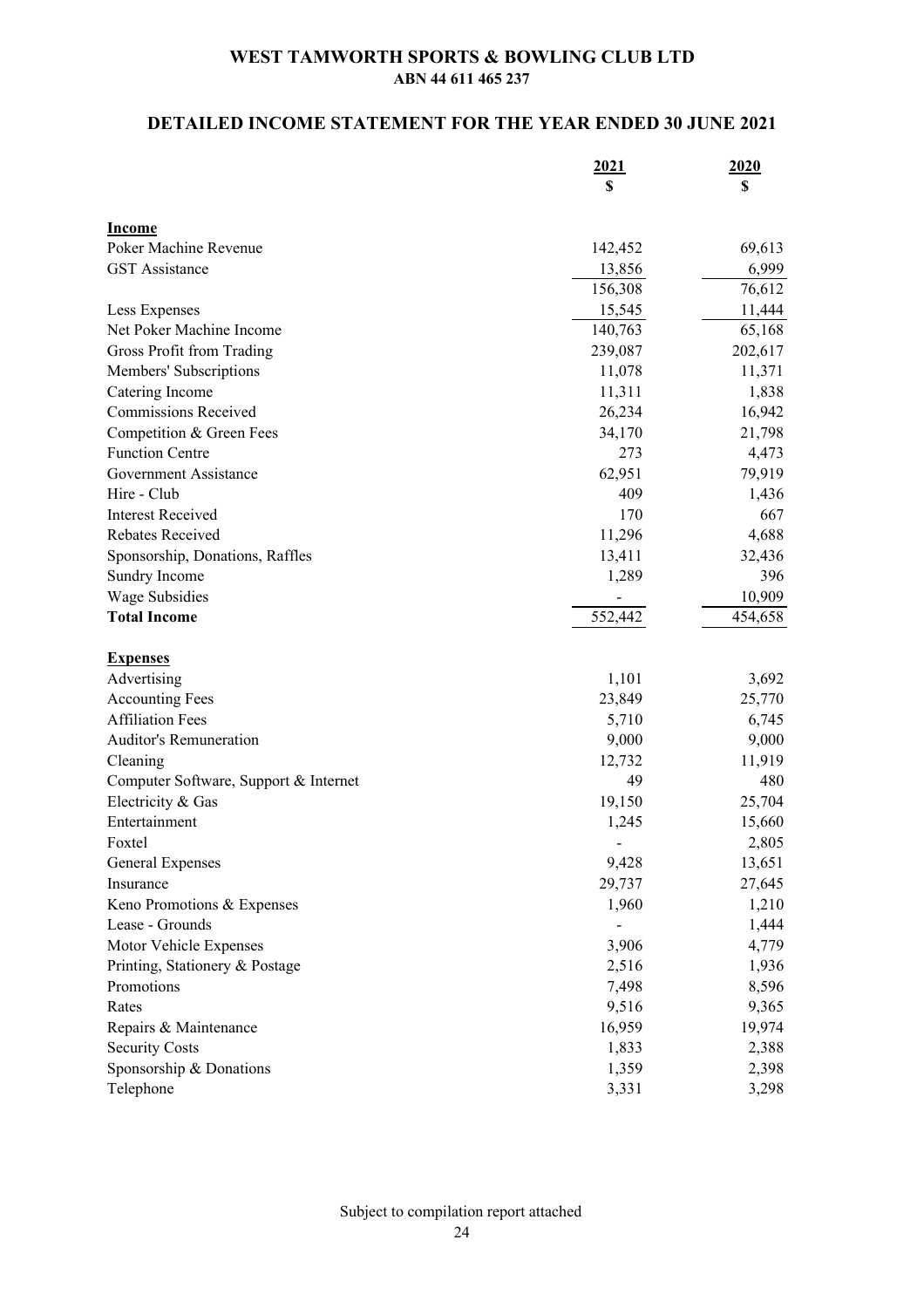## **DETAILED INCOME STATEMENT FOR THE YEAR ENDED 30 JUNE 2021**

|                                                         | 2021<br>S | 2020<br>\$ |
|---------------------------------------------------------|-----------|------------|
|                                                         |           |            |
| Uniforms                                                | 754       | 805        |
| Wages - Bar                                             | 140,522   | 150,564    |
| - Greens                                                | 45,060    | 51,420     |
| - Cleaning                                              | 49,727    | 45,470     |
| - Administration                                        | 10,184    | 7,512      |
| - Kitchen                                               | 4,630     |            |
| Superannuation                                          | 21,371    | 22,128     |
| Water Charges                                           | 2,819     | 3,749      |
| <b>Total Expenses</b>                                   | 435,946   | 480,107    |
| <b>Profit (Loss) Before Provisions and Depreciation</b> | 116,496   | (25, 449)  |
| <b>Employee Leave Provision</b>                         | (2,300)   | 1,221      |
| Profit on Sale of Assets                                | 15,577    |            |
| Depreciation                                            | (42, 172) | (40, 842)  |
| Land Lease - Depreciation                               | (1, 442)  |            |
| <b>Net Profit (Loss) for Year</b>                       | 86,159    | (65,070)   |